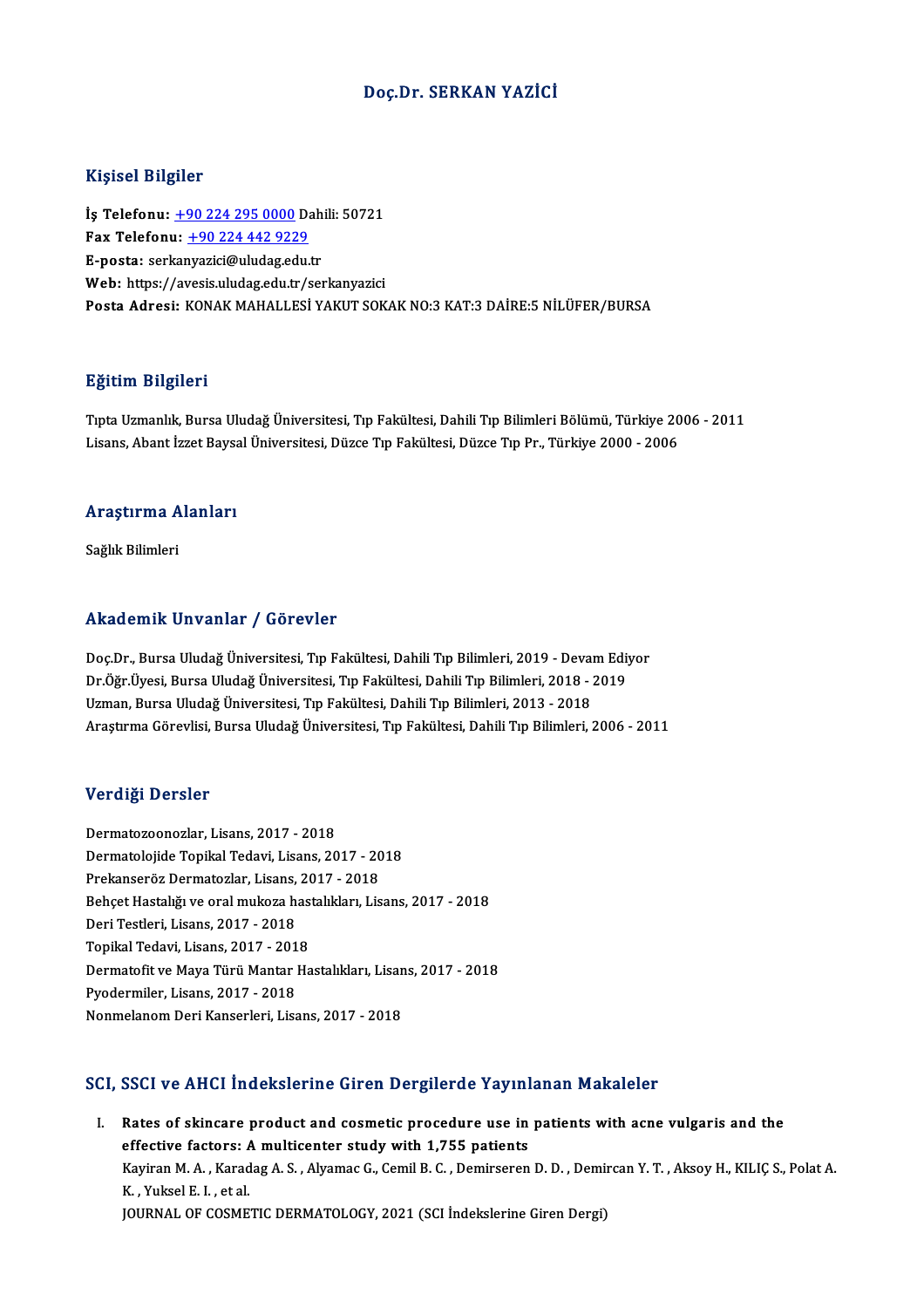II. Social media use in patients with acne vulgaris: What do patients expect from social media?<br>Equinon M.A. Kanadag A.S. Alvamag C. Camil B.C. Deminsonan D.D. Algay H. Kilia S.O. Deminson V. Social media use in patients with acne vulgaris: What do patients expect from social media?<br>Kayiran M. A. , Karadag A. S. , Alyamac G., Cemil B. C. , Demirseren D. D. , Aksoy H., Kilic S. O. , Demircan Y. T. , Yuksel Social media use i<br>Kayiran M. A. , Karac<br>E. I. , Kalkan G., et al.<br>JOUPMAL OF COSME Kayiran M. A. , Karadag A. S. , Alyamac G., Cemil B. C. , Demirseren D. D. , Aksoy<br>E. I. , Kalkan G., et al.<br>JOURNAL OF COSMETIC DERMATOLOGY, 2021 (SCI İndekslerine Giren Dergi)<br>Predistors of drug survival of biologis thor E. I. , Kalkan G., et al.<br>JOURNAL OF COSMETIC DERMATOLOGY, 2021 (SCI Indekslerine Giren Dergi)<br>III. Predictors of drug survival of biologic therapies in psoriasis patients

- JOURNAL OF COSMETIC DERMATOLOGY, 2021 (SCI İndekslerine Giren Dergi)<br>Predictors of drug survival of biologic therapies in psoriasis patients<br>Zorlu O., BÜLBÜL BAŞKAN E., YAZİCİ S., SIĞIRLI D., BUDAK F., SARICAOĞLU H., AYDOĞ Predictors of drug survival of biologic therapies in psoriasis patients<br>Zorlu O., BÜLBÜL BAŞKAN E., YAZİCİ S., SIĞIRLI D., BUDAK F., SARICAOĞLU H., AYDO<br>JOURNAL OF DERMATOLOGICAL TREATMENT, 2020 (SCI İndekslerine Giren Der JOURNAL OF DERMATOLOGICAL TREATMENT, 2020 (SCI İndekslerine Giren Dergi)
- IV. A Report of 13 Cases of Merkel Cell Carcinoma: Single-Center Experience and Review of the<br>Literature A Report of 13 Cases of Merkel Cell Carcinoma: Single-Center Experience and R<br>Literature<br>YAZİCİ S., YAZİCİ S., BALABAN ADIM Ş., BÜLBÜL BAŞKAN E., AYDOĞAN K., SARICAOĞLU H.<br>ANNALS OF DERMATOLOCY. silt 21, sə 2, sə 272, 272, Literature<br>YAZİCİ S., YAZİCİ S., BALABAN ADIM Ş., BÜLBÜL BAŞKAN E., AYDOĞAN K., SARICAOĞLU H.<br>ANNALS OF DERMATOLOGY, cilt.31, sa.3, ss.272-278, 2019 (SCI İndekslerine Giren Dergi)<br>Clinical and Demographical Characteristics

- ANNALS OF DERMATOLOGY, cilt.31, sa.3, ss.272-278, 2019 (SCI İndekslerine Giren Dergi)<br>V. Clinical and Demographical Characteristics of Familial Behcet's Disease (Southeast Marmara Region) Kalin Z.C., Sancaoglu H., YAZİCİ S., AYDOĞAN K., BÜLBÜL BAŞKAN E. Clinical and Demographical Characteristics of Familial Behcet's Disea:<br>Kalin Z. C. , Sancaoglu H., YAZİCİ S., AYDOĞAN K., BÜLBÜL BAŞKAN E.<br>DERMATOLOGY, cilt.235, sa.5, ss.407-412, 2019 (SCI İndekslerine Giren Dergi)<br>Betrea
- Kalin Z. C. , Sancaoglu H., YAZİCİ S., AYDOĞAN K., BÜLBÜL BAŞKAN E.<br>DERMATOLOGY, cilt.235, sa.5, ss.407-412, 2019 (SCI İndekslerine Giren Dergi)<br>VI. Retrospective Analysis of 91 Kaposi's Sarcoma Cases: A Single-Center DERMATOL<br>Retrospect<br>Literature<br>VAZICI S. Ze Retrospective Analysis of 91 Kaposi's Sarcoma Cases: A Single-Center Experier<br>Literature<br>YAZİCİ S., Zorlu O., BÜLBÜL BAŞKAN E., BALABAN ADIM Ş., AYDOĞAN K., SARICAOĞLU H.<br>DERMATOLOCY silt 224 ss 205 212 2019 (SCLİndeksləri

Literature<br>YAZİCİ S., Zorlu O., BÜLBÜL BAŞKAN E., BALABAN ADIM Ş., AYDOĞAN K., SARICAOĞLU H.<br>DERMATOLOGY, cilt.234, ss.205-213, 2018 (SCI İndekslerine Giren Dergi)

YAZİCİ S., Zorlu O., BÜLBÜL BAŞKAN E., BALABAN ADIM Ş., AYDOĞAN K., SARICAOĞLU H.<br>DERMATOLOGY, cilt.234, ss.205-213, 2018 (SCI İndekslerine Giren Dergi)<br>VII. Cyclosporine-A for severe childhood atopic dermatitis: clinical **DERMAT**<br>Cyclosp<br>profile<br>SARICAC Cyclosporine-A for severe childhood atopic dermatitis: clinica<br>profile<br>SARICAOĞLU H., YAZİCİ S., Zorlu O., BÜLBÜL BAŞKAN E., AYDOĞAN K.<br>TURKISH JOURNAL OF MEDICAL SCIENCES silt 49 sa 5 ss 933 939 24

profile<br>SARICAOĞLU H., YAZİCİ S., Zorlu O., BÜLBÜL BAŞKAN E., AYDOĞAN K.<br>TURKISH JOURNAL OF MEDICAL SCIENCES, cilt.48, sa.5, ss.933-938, 2018 (SCI İndekslerine Giren Dergi)

- SARICAOĞLU H., YAZİCİ S., Zorlu O., BÜLBÜL BAŞKAN E., AYDOĞAN K.<br>TURKISH JOURNAL OF MEDICAL SCIENCES, cilt.48, sa.5, ss.933-938, 2018 (SCI İndeks<br>VIII. Treatment of lichen planopilaris: methotrexate or cyclosporine a t TURKISH JOURNAL OF MEDIC.<br>Treatment of lichen planop<br>BÜLBÜL BAŞKAN E., YAZİCİ S.<br>CUTANEQUS AND QCULAR TO Treatment of lichen planopilaris: methotrexate or cyclosporine a therapy?<br>BÜLBÜL BAŞKAN E., YAZİCİ S.<br>CUTANEOUS AND OCULAR TOXICOLOGY, cilt.37, sa.2, ss.196-199, 2018 (SCI İndekslerine Giren Dergi)<br>The efficesy of nannowba
- BÜLBÜL BAŞKAN E., YAZİCİ S.<br>CUTANEOUS AND OCULAR TOXICOLOGY, cilt.37, sa.2, ss.196-199, 2018 (SCI İndekslerine Giren Dergi)<br>IX. The efficacy of narrowband UVB treatment in pediatric vitiligo: a retrospective analysis of 26 CUTANEOUS AND OCULAR TOXICOLOGY, cilt.37, sa.2, ss.196-199, 2018 (SCI İnde<br>The efficacy of narrowband UVB treatment in pediatric vitiligo: a retro<br>YAZİCİ S., Gunay B., BÜLBÜL BAŞKAN E., AYDOĞAN K., SARICAOĞLU H., Tunali S. The efficacy of narrowband UVB treatment in pediatric vitiligo: a retrospective analysis of 2<br>YAZİCİ S., Gunay B., BÜLBÜL BAŞKAN E., AYDOĞAN K., SARICAOĞLU H., Tunali S.<br>TURKISH JOURNAL OF MEDICAL SCIENCES, cilt.47, sa.2, YAZICI S., Gunay B., BÜLBÜL BAŞKAN E., AYDOĞAN K., SARICAOĞLU H., Tunali S.<br>TURKISH JOURNAL OF MEDICAL SCIENCES, cilt.47, sa.2, ss.381-384, 2017 (SCI İndekslerine Giren Dergi)<br>X. Flow Cytometric Analysis of T, B, and NK Ce
- TURKISH JOURNAL OF MEDICAL SCIENCES, cilt.47, sa.2, ss.381-384, 2017 (SCI İndekslerine Giren Dergi)<br>Flow Cytometric Analysis of T, B, and NK Cells Antigens in Patients with Mycosis Fungoides<br>YAZİCİ S., BÜLBÜL BAŞKAN E., BU Flow Cytometric Analy<br>YAZİCİ S., BÜLBÜL BAŞKA<br>SARICAOĞLU H., Tunali S.<br>JOUPNAL OE IMMUNOLO YAZİCİ S., BÜLBÜL BAŞKAN E., BUDAK F., ORAL H. B. , BALABAN ADIM Ş., Kalin Z. C. , ÖZKAYA G., AYDOĞAN K.,<br>SARICAOĞLU H., Tunali S.<br>JOURNAL OF IMMUNOLOGY RESEARCH, cilt.2015, 2015 (SCI İndekslerine Giren Dergi)

- SARICAOĞLU H., Tunali S.<br>JOURNAL OF IMMUNOLOGY RESEARCH, cilt.2015, 2015 (SCI İndekslerine Giren Dergi)<br>XI. Efficacy of Low-Dose Ultraviolet A-1 Phototherapy for Parapsoriasis/Early-Stage Mycosis Fungoides<br>AVDOĞAN K. YAZİC JOURNAL OF IMMUNOLOGY RESEARCH, cilt.2015, 2015 (SCI İndekslerine Giren Dergi)<br>Efficacy of Low-Dose Ultraviolet A-1 Phototherapy for Parapsoriasis/Early-Stage Mycosis Fungoide<br>AYDOĞAN K., YAZİCİ S., BALABAN ADIM Ş., Gunay Efficacy of Low-Dose Ultraviolet A-1 Phototherapy for Parapsoriasis/Early-Stage Mycosis |<br>AYDOĞAN K., YAZİCİ S., BALABAN ADIM Ş., Gunay I. T. , BUDAK F., SARICAOĞLU H., Tunali S., BÜLBÜL B.<br>PHOTOCHEMISTRY AND PHOTOBIOLOGY, AYDOĞAN K., YAZİCİ S., BALABAN ADIM Ş., Gunay I. T., BUDAK F.,<br>PHOTOCHEMISTRY AND PHOTOBIOLOGY, cilt.90, sa.4, ss.873-877,<br>XII. Iododerma following topical povidone-iodine application<br>Aliazzaziu G. Turan H. Halu E. Albaura
- PHOTOCHEMISTRY AND PHOTOBIOLOGY, cilt.90, sa.4, ss.873-8<br>Iododerma following topical povidone-iodine application<br>Aliagaoglu C., Turan H., Uslu E., Albayrak H., YAZİCİ S., KAYA E.<br>CUTANEOUS AND OCULAP TOVICOLOGY, silt 33, s Iododerma following topical povidone-iodine application<br>Aliagaoglu C., Turan H., Uslu E., Albayrak H., YAZİCİ S., KAYA E.<br>CUTANEOUS AND OCULAR TOXICOLOGY, cilt.32, sa.4, ss.339-340, 2013 (SCI İndekslerine Giren Dergi)<br>Left Aliagaoglu C., Turan H., Uslu E., Albayrak H., YAZİCİ S., KAYA E.<br>CUTANEOUS AND OCULAR TOXICOLOGY, cilt.32, sa.4, ss.339-340, 2013 (SCI İndekslerine Giren Dergi)<br>XIII. Left atrial mechanical functions, atrial electromechan

CUTANEOUS AND OCULAR TOXICOLO<br>Left atrial mechanical functions,<br>with mild to moderate psoriasis<br>Orluk 0. A. Vilmar M. VAZICLS, Bolg Left atrial mechanical functions, atrial electromechanical delay and P wave dispersion in patie<br>with mild to moderate psoriasis<br>Ozluk O. A., Yilmaz M., YAZİCİ S., Peker T., Topal D., Karaagac K., Vatansever F., Tenekeciogl with mild to moderate psoriasis<br>Ozluk O. A. , Yilmaz M., YAZİCİ S., Peker T., Topal D., Karaagac K., Vatansever F., Tenekecioglu l<br>EXPERIMENTAL & CLINICAL CARDIOLOGY, cilt.18, sa.3, 2013 (SCI İndekslerine Giren Dergi)<br>A Pa EXPERIMENTAL & CLINICAL CARDIOLOGY, cilt.18, sa.3, 2013 (SCI İndekslerine Giren Dergi)

## XIV. A Rare Reason for Uvular Angioedema: Ecbalium elaterium<br>AYDOĞAN K., YAZİCİ S., Turan H. A Rare Reason for Uvular Angioedema: Ecbalium elaterium<br>AYDOĞAN K., YAZİCİ S., Turan H.<br>ANNALS OF DERMATOLOGY, cilt.24, sa.3, ss.358-359, 2012 (SCI İndekslerine Giren Dergi)<br>Fyaluation of Demographies and Climatis Fostors

## XV. Evaluation of Demographics and Climatic Factors/Disease Relationship in Patients with Pityriasis ANNAL<br><mark>Evalua</mark><br>Rosea<br>Pül Pü Bvaluation of Demographics and Climatic Factors/Disease Relationsh<br>Rosea<br>BÜLBÜL BAŞKAN E., Turan H., ERCAN İ., YAZİCİ S., ÖZKAYA G., SARICAOĞLU H.<br>TURKDERM ARCHIVES OF THE TURKISH DERMATOLOGY AND VENEROLOGY

TURKDERM-ARCHIVES OF THE TURKISH DERMATOLOGY AND VENEROLOGY, cilt.45, sa.2, ss.42-44, 2011 (SCI Indekslerine Giren Dergi) BÜLBÜL BAŞKAN E., Turai<br>TURKDERM-ARCHIVES OF<br>İndekslerine Giren Dergi)<br>Mathatravata far tha tr

XVI. Methotrexate for the treatment of generalized lichen planus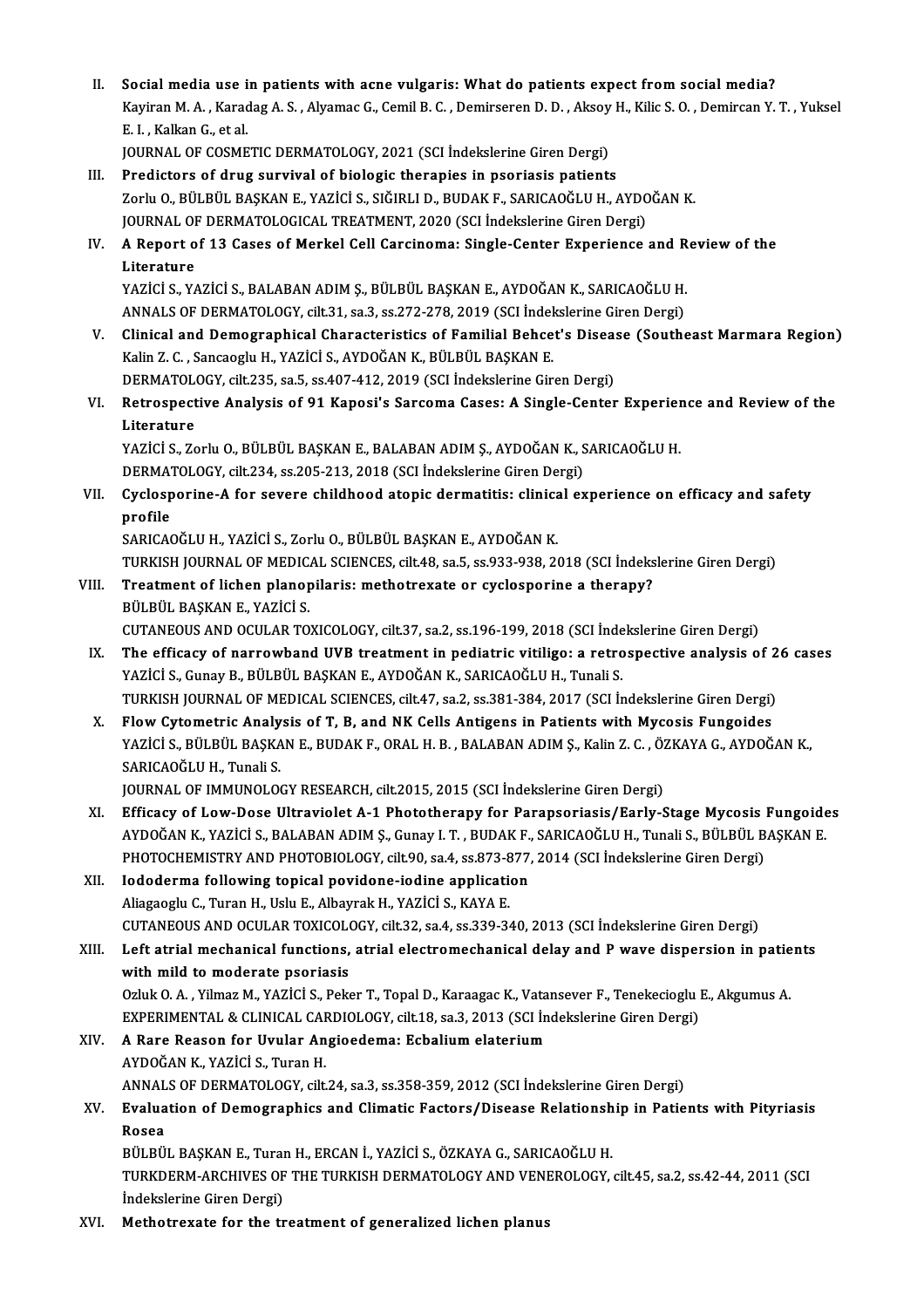Turan H., BÜLBÜL BAŞKAN E., Tunali S., YAZİCİ S., Saricaoglu H.<br>JOUPNAL OF THE AMERICAN ACADEMY OF DEPMATOLOCY, SİL

JOURNAL OF THE AMERICAN ACADEMY OF DERMATOLOGY, cilt.60, sa.1, ss.164-166, 2009 (SCI İndekslerine Giren<br>Dergi) Turan l<br>JOURN.<br>Dergi)

## Diğer Dergilerde Yayınlanan Makaleler

- Iger Dergilerde Yayınlanan Makaleler<br>I. Primary cutaneous lymphomas and Coronavirus disease-2019: A critical overview of primary<br>sutaneous lymphoma management in pandemia Perghion alle hay miaman manarches<br>Primary cutaneous lymphomas and Coronavirus<br>cutaneous lymphoma management in pandemic<br>Ornels S. Pit.Cic.A. VAZICIS PANPAMCÜPLEP D. SAN Primary cutaneous lymphomas and Coronavirus disease-2019;<br>cutaneous lymphoma management in pandemic<br>Ornek S., BİLGİÇ A., YAZİCİ S., BAYRAMGÜRLER D., ŞANLI H., ONSUN N.<br>TURKDERM TURKISH ARCHIVES OF DERMATOLOCY AND VENEROLOC cutaneous lymphoma management in pandemic<br>Ornek S., BİLGİÇ A., YAZİCİ S., BAYRAMGÜRLER D., ŞANLI H., ONSUN N.<br>TURKDERM-TURKISH ARCHIVES OF DERMATOLOGY AND VENEROLOGY, cilt.56, sa.1, ss.1-6, 2022 (ESCI Ornek S., BİLGİÇ A., YAZİCİ<br>TURKDERM-TURKISH ARC<br>İndekslerine Giren Dergi)<br>Püstüler Peeriasis Tanı TURKDERM-TURKISH ARCHIVES OF DERMATOLOGY AND VENEROLOGY, cilt.56, sa.1, ss.1-6, 2022 (ESCI<br>Indekslerine Giren Dergi)<br>II. Püstüler Psoriasis Tanılı 152 Olgunun Retrospektif Analizi: Klinik, Demografik Özellikler ve Tedavi<br>V
- İndekslerine Giren Dergi)<br>Püstüler Psoriasis Tanı<br>Yanıtı İle Sigara İlişkisi<br>YAZİÇİ S. MAÇİN G. HASA Püstüler Psoriasis Tanılı 152 Olgunun Retrospektif Analizi: Klinik, Demo<br>Yanıtı İle Sigara İlişkisi<br>YAZİCİ S., MAÇİN G., HAŞAL E., BÜLBÜL BAŞKAN E., AYDOĞAN K., SARICAOĞLU H.<br>Uludağ Üniversitesi En Fakültesi Dersisi, silt Yanıtı İle Sigara İlişkisi<br>YAZİCİ S., MAÇİN G., HAŞAL E., BÜLBÜL BAŞKAN E., AYDOĞAN K., SARICAOĞLU H.<br>Uludağ Üniversitesi Tıp Fakültesi Dergisi, cilt.44, sa.2, ss.71-74, 2018 (Diğer Kurumların Hakemli Dergileri)

- YAZİCİ S., MAÇİN G., HAŞAL E., BÜLBÜL BAŞKAN E., AYDOĞAN K., SARICAOĞLU H.<br>Uludağ Üniversitesi Tıp Fakültesi Dergisi, cilt.44, sa.2, ss.71-74, 2018 (Diğer Kurumların Hakemli Dergileri)<br>III. Long-term remission of recur Uludağ Üniversitesi Tıp Fakültesi Dergisi, cilt.44<br>Long-term remission of recurren pityrias<br>YAZİCİ S., BÜLBÜL BAŞKAN E., SARICAOĞLU H.<br>Journal of Dermetalogu Germetalogu, silt 3, 201 Long-term remission of recurren pityriasis versicolor with short-term systemic isotretin<br>YAZİCİ S., BÜLBÜL BAŞKAN E., SARICAOĞLU H.<br>Journal of Dermatology Cosmetology, cilt.2, ss.103-104, 2018 (Diğer Kurumların Hakemli Der
- YAZİCİ S., BÜLBÜL BAŞKAN E., SARICAOĞLU H.<br>Journal of Dermatology Cosmetology, cilt.2, ss.103-104, 2018 (Diğer Kurumların Hakemli Dergileri)<br>IV. Is there any association between mycosis fungoides and T-h-1,T-h-2 cytokines Journal of Dermatology Cosmetology, cilt.2, ss.103-104, 2018 (Diğer Kurumların Hakemli Dergileri)<br>Is there any association between mycosis fungoides and T-h-1,T-h-2 cytokines and trans<br>growth factor-beta 1 gene polymorphis Is there any association between mycosis fungoides and T-h-1<br>growth factor-beta 1 gene polymorphisms?<br>YAZİCİ S., AYDOĞAN K., SARICAOĞLU H., BÜLBÜL BAŞKAN E., Tunali S.<br>TURKDERM TURKISH ARCHIVES OF DERMATOLOCY AND VENEROLOG growth factor-beta 1 gene polymorphisms?<br>YAZİCİ S., AYDOĞAN K., SARICAOĞLU H., BÜLBÜL BAŞKAN E., Tunali S.<br>TURKDERM-TURKISH ARCHIVES OF DERMATOLOGY AND VENEROLOGY, cilt.52, sa.4, ss.137-141, 2018 (ESCI YAZİCİ S., AYDOĞAN K., SA<br>TURKDERM-TURKISH ARC<br>İndekslerine Giren Dergi)<br>Cebelik ve Malian Mala TURKDERM-TURKISH ARCHIVES<br>Indekslerine Giren Dergi)<br>V. Gebelik ve Malign Melanom<br>VAZICI S. PÜLPÜL PASKAN F
- İndekslerine Giren Dergi)<br>V. Gebelik ve Malign Melanom<br>YAZİCİ S., BÜLBÜL BAŞKAN E. Gebelik ve Malign Melanom<br>YAZİCİ S., BÜLBÜL BAŞKAN E.<br>Güncel Dermatoloji Dergisi, cilt.2, sa.1, ss.14-24, 2017 (Diğer Kurumların Hakemli Dergileri)<br>Akna ve Skarlarında Kimyasal Baslingler YAZİCİ S., BÜLBÜL BAŞKAN E.<br>Güncel Dermatoloji Dergisi, cilt.2, sa.1, ss.14-24<br>VI. Akne ve Skarlarında Kimyasal Peelingler<br>VAZİCİ S.ABICAQĞLU H
- Güncel Dermatoloji Dergis<br><mark>Akne ve Skarlarında Ki</mark>:<br>YAZİCİ S., SARICAOĞLU H.<br>Turkiye Klinikleri I Ceem I

Akne ve Skarlarında Kimyasal Peelingler<br>YAZİCİ S., SARICAOĞLU H.<br>Turkiye Klinikleri J Cosm Dermatol-Special Topics, cilt.9, sa.4, ss.53-59, 2016 (Diğer Kurumların Hakemli Dergileri)

- YAZİCİ S., SARICAOĞLU H.<br>Turkiye Klinikleri J Cosm Dermatol-Special To<sub>l</sub><br>VII. **Epidermal Oluşumlarda Kimyasal Soyma**<br>AYDOĞAN K., YAZİCİ S. Turkiye Klinikleri J Cosi<br><mark>Epidermal Oluşumlaı</mark><br>AYDOĞAN K., YAZİCİ S.<br>Turkiye Klinikleri J Cosi Epidermal Oluşumlarda Kimyasal Soyma<br>AYDOĞAN K., YAZİCİ S.<br>Turkiye Klinikleri J Cosm Dermatol-Special Topics, cilt.9, sa.4, ss.71-76, 2016 (Diğer Kurumların Hakemli Dergileri) Turkiye Klinikleri J Cosi<br><mark>Akne ve diyet</mark><br>AYDOĞAN K., YAZİCİ S.<br>Turkiye Klinikleri J Der
- VIII. Akne ve diyet<br>AYDOĞAN K., YAZİCİ S.

Akne ve diyet<br>AYDOĞAN K., YAZİCİ S.<br>Turkiye Klinikleri J Dermatol-Special Topics, cilt.9, sa.2, ss.15-19, 2016 (Diğer Kurumların Hakemli Dergileri)<br>Betrespective analysis of the forty six patients with bulleys pemphiseid f

AYDOĞAN K., YAZİCİ S.<br>Turkiye Klinikleri J Dermatol-Special Topics, cilt.9, sa.2, ss.15-19, 2016 (Diğer Kurumların Hakemli Dergileri)<br>IX. Retrospective analysis of the forty-six patients with bullous pemphigoid followe Turkiye Klinikleri J Dermatol-Special Topics, cilt.9, sa.2, ss.15-19, 2016<br>Retrospective analysis of the forty-six patients with bullous p<br>YAZİCİ S., BÜLBÜL BAŞKAN E., Tunali S., AYDOĞAN K., SARICAOĞLU H.<br>TURKDERM TURKISH Retrospective analysis of the forty-six patients with bullous pemphigoid followed-up in our clini<br>YAZİCİ S., BÜLBÜL BAŞKAN E., Tunali S., AYDOĞAN K., SARICAOĞLU H.<br>TURKDERM-TURKISH ARCHIVES OF DERMATOLOGY AND VENEROLOGY, c YAZİCİ S., BÜLBÜL BAŞKA<br>TURKDERM-TURKISH ARC<br>İndekslerine Giren Dergi)<br>Almali Hastalarda Altar TURKDERM-TURKISH ARCHIVES OF DERMATOLOGY AND VENEROLO<br>
Indekslerine Giren Dergi)<br>
X. Akneli Hastalarda Alternatif Tıp Uygulamaları ve Yan Etkileri<br>
AVDOČAN K. YAZİCİ S

- İndekslerine Giren Dergi)<br>X. Akneli Hastalarda Alternatif Tıp Uygulamaları ve Yan Etkileri<br>AYDOĞAN K., YAZİCİ S. Akneli Hastalarda Alternatif Tıp Uygulamaları ve Yan Etkileri<br>AYDOĞAN K., YAZİCİ S.<br>Turkiye Klinikleri J Cosm Dermatol-Special Topics, cilt.8, sa.3, ss.34-37, 2015 (Diğer Kurumların Hakemli Dergileri)
- XI. İntravenöz İmmünglobulin Tedavisi Turkiye Klinikleri J Cos<mark>i</mark><br>İntravenöz İmmünglı<br>AYDOĞAN K., YAZİCİ S.<br>Turkiye Klinikleri J Der İntravenöz İmmünglobulin Tedavisi<br>AYDOĞAN K., YAZİCİ S.<br>Turkiye Klinikleri J Dermatol-Special Topics, cilt.7, sa.2, ss.80-89, 2014 (Diğer Kurumların Hakemli Dergileri) AYDOĞAN K., YAZİCİ S.<br>Turkiye Klinikleri J Dermatol-Special Topics,<br>XII. Besin allerjileri ve neden olan besinler
- Turkiye Klinikleri J Der:<br><mark>Besin allerjileri ve n</mark><br>AYDOĞAN K., YAZİCİ S.<br>Türkiye klinikleri i sesn Besin allerjileri ve neden olan besinler<br>AYDOĞAN K., YAZİCİ S.<br>Türkiye klinikleri j cosm dermatol-special topics, cilt.7, sa.2, ss.49-58, 2014 (Diğer Kurumların Hakemli Dergileri)

AYDOĞAN K., YAZİCİ S.<br>Türkiye klinikleri j cosm dermatol-s<br>XIII. Mikozis Fungoides Varyantları<br>YAZİCİ S., BÜLBÜL BAŞKAN E. Türkiye klinikleri j cosm derm<br><mark>Mikozis Fungoides Varyan</mark><br>YAZİCİ S., BÜLBÜL BAŞKAN E.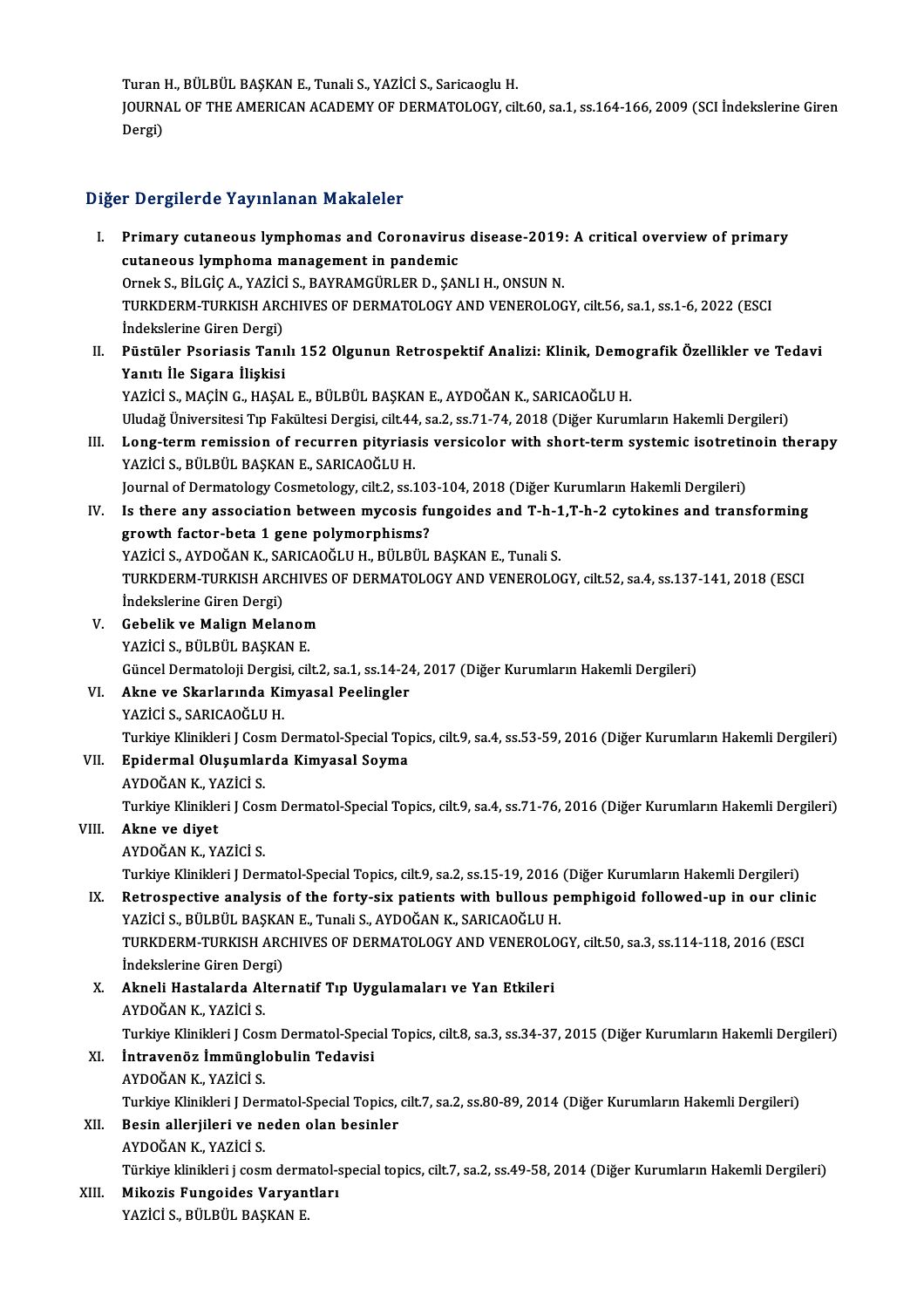Turkiye Klinikleri J Dermatol-Special Topics, cilt.7, sa.2, ss.6-10, 2014 (Diğer Kurumların Hakemli Dergileri)<br>Sae Kozmatikleri: Sekillendirisi Ününler ve Boyaler

- XIV. Saç Kozmetikleri: Şekillendirici Ürünler ve Boyalar<br>YAZİCİ S., BÜLBÜL BASKAN E. Turkiye Klinikleri J Dermatol-S<br><mark>Saç Kozmetikleri: Şekillend</mark><br>YAZİCİ S., BÜLBÜL BAŞKAN E.<br>Turkiye Klinikleri L Ceem Dern Turkiye Klinikleri J Cosm Dermatol-Special Topics, cilt.6, sa.3, ss.50-58, 2013 (Diğer Kurumların Hakemli Dergileri)
- XV. Dermatolojide Arı ve Bal (Apiterapi) YAZİCİ S., BÜLBÜL BAŞKAN E. Dermatolojide Arı ve Bal (Apiterapi)<br>YAZİCİ S., BÜLBÜL BAŞKAN E.<br>Turkiye Klinikleri Dermatology - Special Topics, cilt.6, sa.1, ss.36-41, 2013 (Diğer Kurumların Hakemli Dergileri)<br>İlaç Boaksiyonu Tanısıyla Yatırılan Olsula YAZİCİ S., BÜLBÜL BAŞKAN E.<br>Turkiye Klinikleri Dermatology - Special Topics, cilt.6, sa.1, ss.36-41, 2013 (Diğer Kurumların Hak<br>XVI. İlaç Reaksiyonu Tanısıyla Yatırılan Olguların Değerlendirilmesi: Retrospektif Çalışma<br>XAZ
- Turkiye Klinikleri Dermatology Special Topics, cilt.6, sa.1, ss.36-41, 2013 (Diğer Kurumların Hakemli Dergileri)<br>İlaç Reaksiyonu Tanısıyla Yatırılan Olguların Değerlendirilmesi: Retrospektif Çalışma<br>YAZICI ÖZTÜRK Z., SAR İ<mark>laç Reaksiy</mark><br>YAZICI ÖZTÜ<br>AYDOĞAN K.<br>Uludoğ Üniye YAZICI ÖZTÜRK Z., SARICAOĞLU H., YAZİCİ S., YILDIZ HACIOĞLU Ş., KÖRAN KARADOĞAN S., BÜLBÜL BAŞK.<br>AYDOĞAN K.<br>Uludağ Üniversitesi Tıp Fakültesi Dergisi, cilt.36, sa.3, ss.75-80, 2010 (Diğer Kurumların Hakemli Dergileri)<br>Beğr AYDOĞAN K.<br>Uludağ Üniversitesi Tıp Fakültesi Dergisi, cilt.36, sa.3, ss.75-80, 2010 (Diğer Kurumların Hakemli Dergileri)<br>XVII. Psöriazisli çocuk olguda topikal kortikosteroidin yanlış kullanımı ile gelişen cushing send

BÜLBÜL BAŞKAN E., YAZİCİ S., YAZICI ÖZTÜRK Z., SAĞLAM H., SARICAOĞLU H. Turkiye Klinikleri Journal of Dermatology, cilt.19, sa.4, ss.210-213, 2009 (Diğer Kurumların Hakemli Dergileri)

## Kitap & Kitap Bölümleri

- itap & Kitap Bölümleri<br>I. Bölüm 2: Merkel Hücreli Karsinom<br>XAZİÇİ S PÜLPÜL PASYAN E y & KRup Bolumici<br>Bölüm 2: Merkel Hücreli Kı<br>YAZİCİ S., BÜLBÜL BAŞKAN E.<br>Dermateenkeleli, AVSE SEPNI Bölüm 2: Merkel Hücreli Karsinom<br>YAZİCİ S., BÜLBÜL BAŞKAN E.<br>Dermatoonkoloji., AYŞE ŞEBNEM ÖZKAN, MELİH AKYOL, Editör, O'TIP YAYINEVİ YAYINCILIK, İzmir, ss.301-306,<br>2019 **YAZİC<br>Derm:<br>2019<br>Bölün** 2019<br>II. Bölüm 37: Egzama.
- YAZİCİ S., BÜLBÜL BAŞKAN E.

ÇocuklardaBulgudanTanıyaAlgoritmalar.,ERGÜNÇİL,Editör, İstanbulTıpKitapevleri, İstanbul, ss.148-154,2019

- III. Bölüm 2: Granüler Hücreli Tümör YAZİCİ S., BÜLBÜL BAŞKAN E. Dermatoonkoloji.,AYŞEŞEBNEMÖZKAN,MELİHAKYOL,Editör,O'TIPKitabeviYayıncılık, İzmir, ss.307-309,2019 YAZİCİ S., BÜLBÜL BAŞKAN E.<br>Dermatoonkoloji., AYŞE ŞEBNEM ÖZKAN, MELİH<br>IV. Bölüm 1: Ağız Lezyonları(Oral Lezyonlar)<br>VAZİCİ S
- Dermato<br><mark>Bölüm 1</mark><br>YAZİCİ S.<br>Gesukları Bölüm 1: Ağız Lezyonları(Oral Lezyonlar)<br>YAZİCİ S.<br>Çocuklarda Bulgudan Tanıya Algoritmalar., ERGÜN ÇİL, Editör, İstanbul Tıp Kitapevleri, İstanbul, ss.1-6, 2019<br>Rölüm 2: Alme YAZİCİ S.<br>Çocuklarda Bulgudan Tanıya A<br>V. Bölüm 2: Akne.<br>YAZİCİ S., BÜLBÜL BAŞKAN E.

Çocuklarda Bulgudan Tanıya A<br>Bölüm 2: Akne.<br>YAZİCİ S., BÜLBÜL BAŞKAN E.<br>Cosuklanda Bulsudan Tanıya A

Çocuklarda Bulgudan Tanıya Algoritmalar., ERGÜN ÇİL, Editör, İstanbul Tıp Kitapevleri, İstanbul, ss.6-9, 2019

### VI. Bölüm36: Döküntülü Hastalıklar (Genel) YAZİCİ S., BÜLBÜL BAŞKAN E.

Bölüm 36: Döküntülü Hastalıklar (Genel)<br>YAZİCİ S., BÜLBÜL BAŞKAN E.<br>Çocuklarda Bulgudan Tanıya Algoritmalar., ERGÜN ÇİL, Editör, İstanbul Tıp Kitapevleri, İstanbul, ss.143-148, 2019<br>Rölüm E. Deri Muayenesi

## VII. Bölüm 5: Deri Muayenesi<br>DEMİRKAYA M., YAZİCİ S. Çocuklarda Bulgudan Tan<br>**Bölüm 5: Deri Muayen<br>DEMİRKAYA M., YAZİCİ S.**<br>Cocuklarda Öykü Alma ya

Bölüm 5: Deri Muayenesi<br>DEMİRKAYA M., YAZİCİ S.<br>Çocuklarda Öykü Alma ve Fizik Muayene, Ergün ÇİL, Editör, Nobel Tıp Kitabevleri, İstanbul, Ocak 2019, İstanbul, DEMİRKAYA M.<br>Çocuklarda Öyk<br>ss.43-64, 2019<br>Todavi alsoni

## ss.43-64, 2019<br>VIII. Tedavi algoritması

SARICAOĞLU H., YAZİCİ S. Akne ve Rozase Tanı ve Tedavi, , Editör, Galenos Yayınevi, İstanbul, ss.284-287, 2018 SARICAOĞLU H., YAZİCİ S.<br>Akne ve Rozase Tanı ve Teday<br>IX. Bölüm 5-2e: Azatiyopurin<br>PÜLPÜL PASKAN E. YAZİCİ S

## Akne ve Rozase Tanı ve Tedav<br>Bölüm 5-2e: Azatiyopurin<br>BÜLBÜL BAŞKAN E., YAZİCİ S.<br>Otaimmün Büllâz Hastalılılar BÜLBÜL BAŞKAN E., YAZİCİ S.<br>Otoimmün Büllöz Hastalıklar, , Editör, Galenos Yayınevi, İstanbul, ss.223-227, 2017

- X. Bölüm5-2f:MikofenolatMofetil BÜLBÜL BAŞKAN E., YAZİCİ S. Otoimmün Büllöz Hastalıklar, , Editör, Galenos Yayınevi, İstanbul, ss.229-233, 2017
- XI. PUVA fotokemoterapisi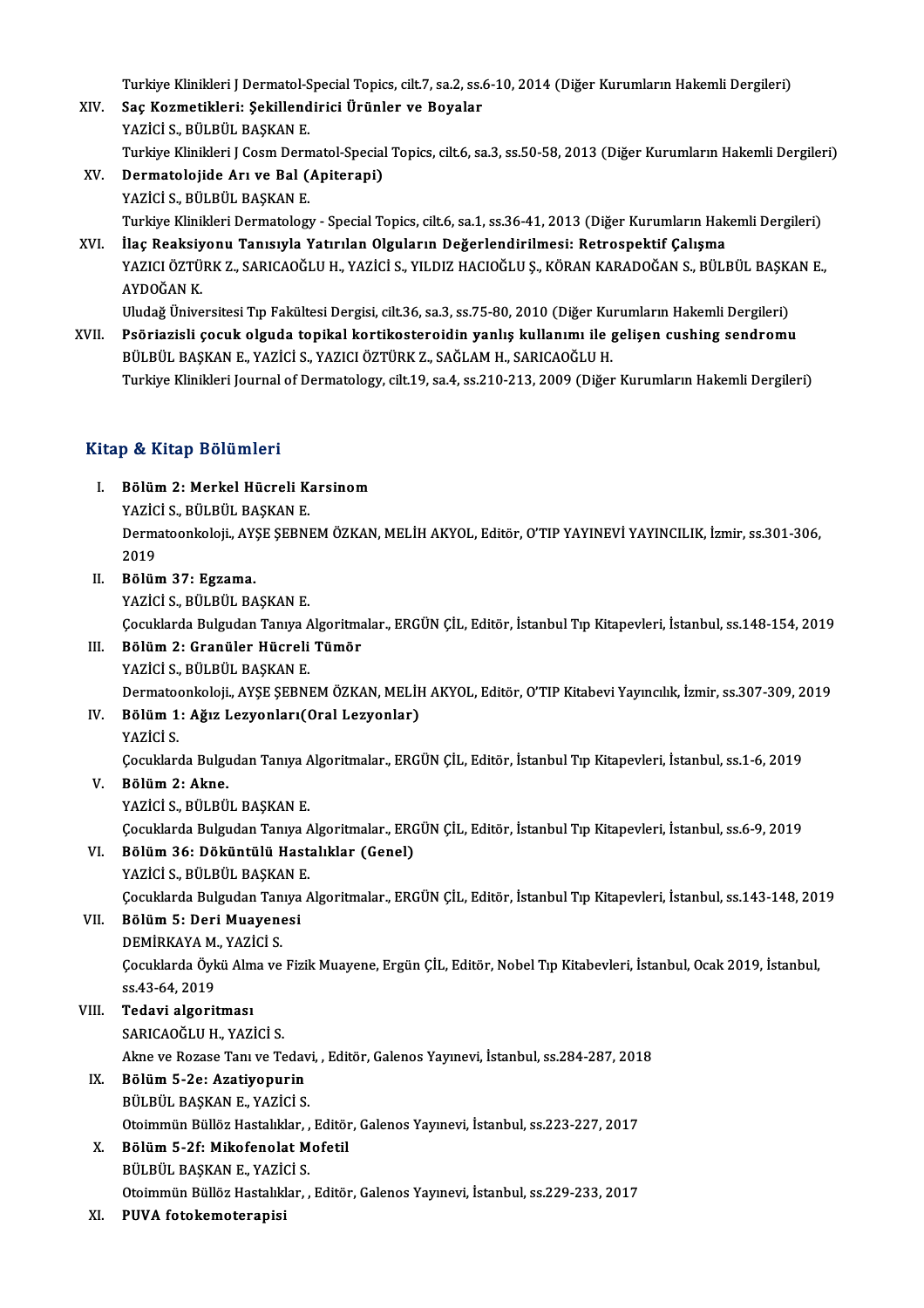AYDOĞANK.,YAZİCİ S.

Fotodermatoloji,ElçinG,KaradagAS,YılmazE. ,Editör,Galenos, İstanbul, ss.199-222,2015

AYDOĞAN K., YAZİCİ S.<br>Fotodermatoloji, Elçin G, Karadag AS, Yılmaz E. , Editör, Galenos, İsta<br>XII. Bölüm 3:Ultraviyole B Fototerapisi: Geniş Bant ve Dar Bant<br>Pül Pül PASKAN E. YAZİCİ S

Fotodermatoloji, Elçin G, Kara<br>Bölüm 3:Ultraviyole B Foto<br>BÜLBÜL BAŞKAN E., YAZİCİ S.<br>Fetedermateleji - Editör Geles BÜLBÜL BAŞKAN E., YAZİCİ S.<br>Fotodermatoloji, , Editör, Galenos Yayınevi, İstanbul, ss.223-234, 2015

## BÜLBÜL BAŞKAN E., YAZİCİ S.<br>Fotodermatoloji, , Editör, Galenos Yay<br>XIII. Bölüm 3:PUVA Fotokemoterapisi Fotodermatoloji, , Edit<mark>õ</mark><br>Bölüm 3:PUVA Fotok<br>AYDOĞAN K., YAZİCİ S.<br>Fetedermatoloji *CO*NC Fotodermatoloji, GONCA ELÇİN, AYŞE SERAP KARADAĞ, ERTAN YILMAZ, Editör, Galenos Yayınevi, İstanbul, ss.199-<br>223. 2015 AYDOĞAN K., YAZİCİ S. Fotodermatoloji, GONCA ELÇİN, AYŞE SERAP KARADAĞ, ERTAN YILMAZ, Edit<br>223, 2015<br>XIV. Bölüm 121: Diğer Lenfoproliferatif ve Miyeloproliferatif Hastalıklar<br>SARICAQĞLILH YAZİCİ S

- 223, 2015<br>Bölüm 121: Diğer Lenf<br>SARICAOĞLU H., YAZİCİ S.<br>Dermateleji Editör Nebe Bölüm 121: Diğer Lenfoproliferatif ve Miyeloproliferatif Hastalıl<br>SARICAOĞLU H., YAZİCİ S.<br>Dermatoloji, , Editör, Nobel Tıp Kitapevleri, İstanbul, ss.1887-1896, 2012<br>Pölüm 133: Kutanör Matastarlar SARICAOĞLU H., YAZİCİ S.<br>Dermatoloji, , Editör, Nobel Tıp Kitapı<br>XV. Bölüm 122: Kutanöz Metastazlar<br>SARICAOĞLU H., YAZİCİ S. Dermatoloji, , Editör, Nobel Tıp Kitapevleri, İstanbul, ss.1887-1896, 2012
- Bölüm 122: Kutanöz Metastazlar<br>SARICAOĞLU H., YAZİCİ S.<br>Dermatoloji, , Editör, Nobel Tıp Kitapevleri, İstanbul, ss.1897-1901, 2012<br>Bölüm119: Derinin B. Hüsreli Lenfomaları
- XVI. Bölüm119: Derinin B-Hücreli Lenfomaları Dermatoloji, , Editör, Nobe<br>Bölüm119: Derinin B-H<br>SARICAOĞLU H., YAZİCİ S.<br>Dermatoloji - Editör, Nobe Dermatoloji, , Editör, Nobel Tıp Kitapevleri, İstanbul, ss.1855-1865, 2012

# Dermatoloji, , Editor, Nobel Tip Kitapevleri, istanbul, ss.1855-1865, 2012<br>Hakemli Kongre / Sempozyum Bildiri Kitaplarında Yer Alan Yayınlar

- akemli Kongre / Sempozyum Bildiri Kitaplarında Y<br>I. Anüler Elastotik Dev Hücreli Granüloma: Olgu Sunumu.<br>POZDAČA, YAZİCİ S. PÜLPÜL PASKANE PALARANADIM S. I. Anüler Elastotik Dev Hücreli Granüloma: Olgu Sunumu.<br>BOZDAĞ A., YAZİCİ S., BÜLBÜL BAŞKAN E., BALABAN ADIM Ş., AYDOĞAN K. 24.Prof.Dr.LütfüTatSempozyumu 20-24Kasım2019-Ankara,Türkiye,20 -24Kasım2019 BOZDAĞ A., YAZİCİ S., BÜLBÜL BAŞKAN E., BALABAN ADIM Ş., AYDOĞAN K.<br>24. Prof. Dr. Lütfü Tat Sempozyumu 20-24 Kasım 2019- Ankara, Türkiye, 20 - 24 Ka<br>II. Lenfödem/Sellülit benzeri klinik: İntravasküler Büyük B Hücreli lenfo 24. Prof. Dr. Lütfü Tat Sempozyumu 20-24 Kasım 2019- Ankara, Türkiye, 20 - 24 l<br>Lenfödem/Sellülit benzeri klinik: İntravasküler Büyük B Hücreli lenfom<br>IRMAK YAZİCİ E., YAZİCİ S., BÜLBÜL BAŞKAN E., BALABAN ADIM Ş., AYDOĞAN Prof. Dr. Lütfü Tat Sempozyumu 20-24 Kasım 2019- Ankara, Türkiye, 20 - 24 Kasım 2019<br>Lichenoid dermatitis as a paraneoplastic manner. IRMAK YAZİCİ E., YAZİCİ S., BÜLBÜL BAŞKAN E., BALABAN ADIM Ş., AYDOĞAN K.<br>Prof. Dr. Lütfü Tat Sempozyumu 20-24 Kasım 2019- Ankara, Türkiye, 20 - 24 Kası<br>III. Lichenoid dermatitis as a paraneoplastic manner. Prof. Dr. Lütfü Tat Sempozyumu 20-24 Kasım 2019- Ankara, Türkiye, 20 -<br>Lichenoid dermatitis as a paraneoplastic manner.<br>ZORLU Ö., YAZİCİ S., BÜLBÜL BAŞKAN E., BALABAN ADIM Ş., AYDOĞAN K.<br>29th FADV Congress. Medrit 9, ...12 Lichenoid dermatitis as a paraneoplastic r<br>ZORLU Ö., YAZİCİ S., BÜLBÜL BAŞKAN E., BALAE<br>28th EADV Congress-Madrit, 9 - 13 Ekim 2019<br>SOCS Cong Bolymornhiam In Vitilige Batiel 28th EADV Congress-Madrit, 9 - 13 Ekim 2019<br>IV. SOCS Gene Polymorphism In Vitiligo Patients. 28th EADV Congress- Madrit, 9 - 13 Ekim 2019<br>SOCS Gene Polymorphism In Vitiligo Patients.<br>IRMAK YAZİCİ E., SARICAOĞLU H., TEMEL Ş. G. , BÜLBÜL BAŞKAN E., AYDOĞAN K., YAZİCİ S., ÖZKAYA G., ORAL H. B.<br>29th FADV Congress Madr 20CS Gene Polymorphism In Vitiligo Patie<br>IRMAK YAZİCİ E., SARICAOĞLU H., TEMEL Ş. G. ,<br>28th EADV Congress. Madrit, 9 - 13 Ekim 2019<br>Podiatrik Peoriaris Olsulanında Komorbid. IRMAK YAZİCİ E., SARICAOĞLU H., TEMEL Ş. G. , BÜLBÜL BAŞKAN E., AYDOĞAN K., YAZİCİ S., ÖZKAYA (28th EADV Congress. Madrit, 9 - 13 Ekim 2019)<br>V. Pediatrik Psoriazis Olgularında Komorbiditelerin Değerlendirilmesi: Retrospekt 28th EADV Congress. Madrit, 9 - 13 Ekim 2019<br>Pediatrik Psoriazis Olgularında Komorbiditelerin Değerlendiril<br>MAÇİN G., SARICAOĞLU H., YAZİCİ S., BÜLBÜL BAŞKAN E., AYDOĞAN K.<br>28 Hlusal Dermateleji Kongresi SS 64 Türkiye 24 -Pediatrik Psoriazis Olgularında Komorbiditelerin Değerlend<br>MAÇİN G., SARICAOĞLU H., YAZİCİ S., BÜLBÜL BAŞKAN E., AYDOĞAI<br>28. Ulusal Dermatoloji Kongresi. SS-64, Türkiye, 24 - 28 Eylül 2019<br>Orta ve siddetli yama tipi alanes MAÇİN G., SARICAOĞLU H., YAZİCİ S., BÜLBÜL BAŞKAN E., AYDOĞAN K.<br>28. Ulusal Dermatoloji Kongresi. SS-64, Türkiye, 24 - 28 Eylül 2019<br>1. Orta ve şiddetli yama tipi alopesia areata, totalis ve universalis hastalarında tofaci 28. Ulusal Dermatoloji Kongresi. SS-64, Türkiye, 24 - 28 Eylül 2019<br>Orta ve şiddetli yama tipi alopesia areata, totalis ve universalis hastaların<br>AYDOĞAN K., BOZDAĞ A., MAÇİN G., YAZİCİ S., BÜLBÜL BAŞKAN E., SARICAOĞLU H.<br> Orta ve şiddetli yama tipi alopesia areata, totalis ve universal<br>AYDOĞAN K., BOZDAĞ A., MAÇİN G., YAZİCİ S., BÜLBÜL BAŞKAN E., S.<br>28. Ulusal Dermatoloji Kongresi. Antalya, Türkiye, 24 - 28 Eylül 2019<br>Evaluation of fastars AYDOĞAN K., BOZDAĞ A., MAÇİN G., YAZİCİ S., BÜLBÜL BAŞKAN E., SARICAOĞLU H.<br>28. Ulusal Dermatoloji Kongresi. Antalya, Türkiye, 24 - 28 Eylül 2019<br>VII. Evaluation of factors affecting drug survival and treatment respons 28. Ulusal Dermatoloji Kongresi. Antalya,<br><mark>Evaluation of factors affecting drug</mark><br>Urticaria on Omalizumab treatment.<br>HASAL E. PÜLPÜLPASKAN E. VAZİCİ S. Evaluation of factors affecting drug survival and treatment res<br>Urticaria on Omalizumab treatment.<br>HAŞAL E., BÜLBÜL BAŞKAN E., YAZİCİ S., AYDOĞAN K., SARICAOĞLU H.<br>24th Werld Congrees of Dermatelegy, 10, 15 Hegiran 2019 Urticaria on Omalizumab treatment.<br>HAŞAL E., BÜLBÜL BAŞKAN E., YAZİCİ S., AYDOĞAN K., SARICAOĞLU H.<br>24th World Congress of Dermatology., 10 - 15 Haziran 2019 VIII. HLA-C status in moderate to severe psoriasis patients treated with biologic treatments. 24th World Congress of Dermatology., 10 - 15 Haziran 2019<br>HLA-C status in moderate to severe psoriasis patients treated with biol<br>ZORLU Ö., BÜLBÜL BAŞKAN E., YAZİCİ S., ERCAN İ., SARICAOĞLU H., AYDOĞAN K.<br>24th World Congre HLA-C status in moderate to severe psoriasis patients<br>ZORLU Ö., BÜLBÜL BAŞKAN E., YAZİCİ S., ERCAN İ., SARICAOĞ<br>24th World Congress of Dermatology., 10 - 15 Haziran 2019<br>Foliaulitis Deselvans Patients: A Single Center Expe ZORLU Ö., BÜLBÜL BAŞKAN E., YAZİCİ S., ERCAN İ., SARICAOĞLU F<br>24th World Congress of Dermatology., 10 - 15 Haziran 2019<br>IX. Foliculitis Decalvans Patients: A Single Center Experience<br>2021'CLS SARICAOĞLU BRAZAAĞ A BALARAN A 24th World Congress of Dermatology., 10 - 15 Haziran 2019<br>IX. Foliculitis Decalvans Patients: A Single Center Experience<br>YAZİCİ S., SARICAOĞLU H., BOZDAĞ A., BALABAN ADIM Ş., AYDOĞAN K., BÜLBÜL BAŞKAN E.
	- 24th World Congress of Dermatology.- Milano, 10 15 Haziran 2019
	- X. Vitiligo tanılı olgularda SOCS gen polimorfizmi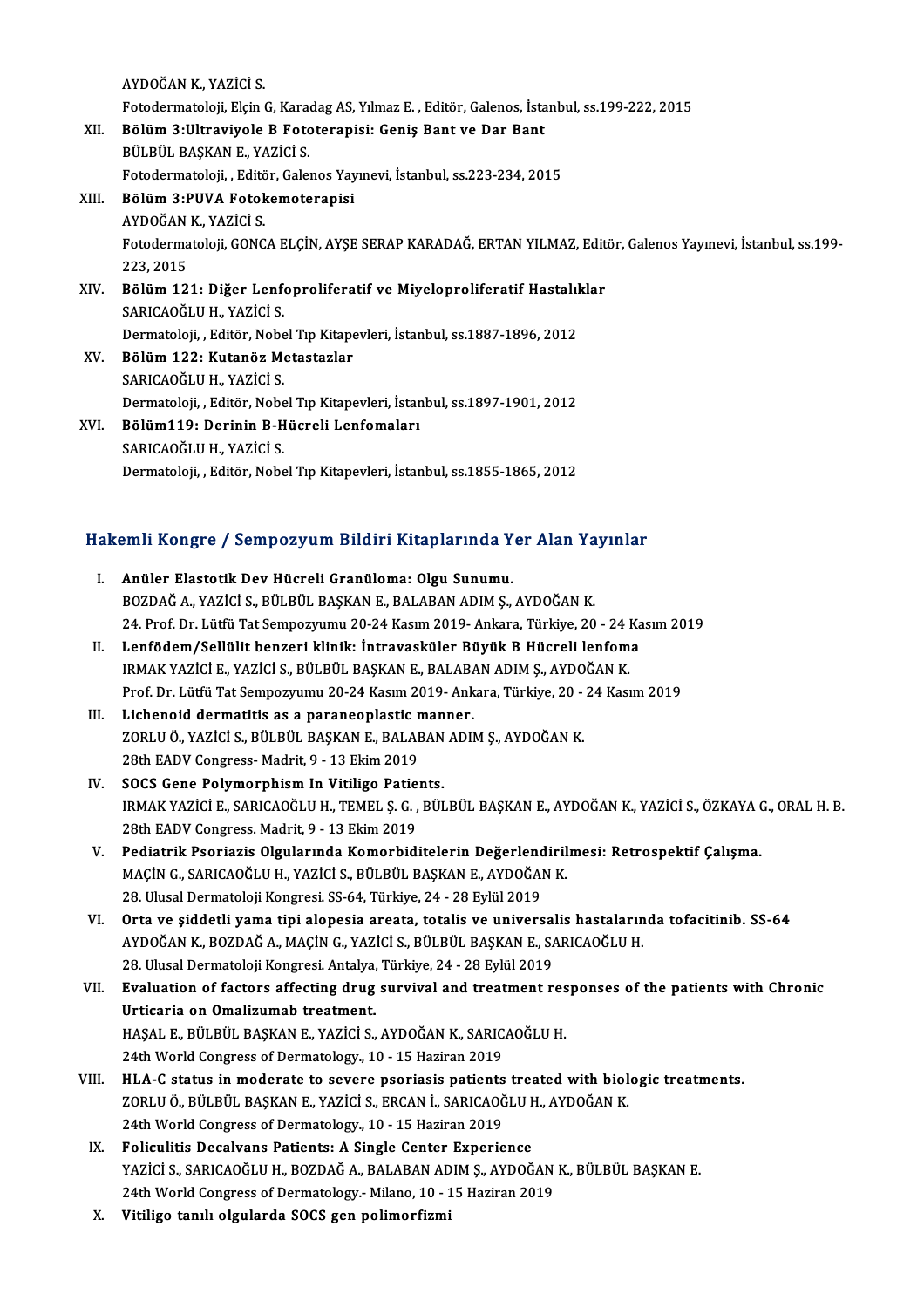IRMAK YAZİCİ E., SARICAOĞLU H., TEMEL Ş. G. , BÜLBÜL BAŞKAN E., AYDOĞAN K., YAZİCİ S., ÖZKAYA G., ORAL H. B.<br>14. Ege Dermateleji Kongresi, Türkiye, 1., OE Mayış 2019. 1RMAK YAZİCİ E., SARICAOĞLU H., TEMEL Ş. G. , BÜLBÜL E<br>14. Ege Dermatoloji Kongresi, Türkiye, 1 - 05 Mayıs 2019<br>Biyalajik ilaş tadayisi uygulanan arta siddetli ve si IRMAK YAZİCİ E., SARICAOĞLU H., TEMEL Ş. G. , BÜLBÜL BAŞKAN E., AYDOĞAN K., YAZİCİ S., ÖZKAYA G., ORAL H. B.<br>14. Ege Dermatoloji Kongresi, Türkiye, 1 - 05 Mayıs 2019<br>XI. Biyolojik ilaç tedavisi uygulanan orta-şiddetli

14. Ege Dermatoloji Kongresi, Türkiye, 1 - 05 Mayıs 2019<br>XI. Biyolojik ilaç tedavisi uygulanan orta-şiddetli ve şiddetli psoriazis hastalarında HLA-C analizi.16 - 20<br>Ekim 2018. Belek Biyolojik ilaç tedavisi uygulanan orta-şiddetli ve şiddetli psoriazis hasta<br>Ekim 2018. Belek<br>ZORLU Ö., BÜLBÜL BAŞKAN E., YAZİCİ S., ERCAN İ., SARICAOĞLU H., AYDOĞAN K.<br>27 Hursi Dermatoloji Kongresi Antalya Türkiye 16, 20 F Ekim 2018. Belek<br>ZORLU Ö., BÜLBÜL BAŞKAN E., YAZİCİ S., ERCAN İ., SARICAOĞLU H., AYDOĞAN<br>27. Ulusal Dermatoloji Kongresi, Antalya, Türkiye, 16 - 20 Ekim 2018, cilt.2018<br>Biyolojik ilaş tadayisi uygulanan orta siddetli ve si

- XORLU Ö., BÜLBÜL BAŞKAN E., YAZİCİ S., ERCAN İ., SARICAOĞLU H., AYDOĞAN K.<br>27. Ulusal Dermatoloji Kongresi, Antalya, Türkiye, 16 20 Ekim 2018, cilt.2018<br>XII. Biyolojik ilaç tedavisi uygulanan orta-şiddetli ve şiddetli ps 27. Ulusal Dermatoloji Kongresi, Antalya, Türkiye, 16 - 20 Ekim 2018, cilt.2018<br>Biyolojik ilaç tedavisi uygulanan orta-şiddetli ve şiddetli psoriazis hasta<br>ZORLU Ö., BÜLBÜL BAŞKAN E., YAZİCİ S., ERCAN İ., SARICAOĞLU H., AY Biyolojik ilaç tedavisi uygulanan orta-şiddetli ve şiddetli psoriazis ha:<br>ZORLU Ö., BÜLBÜL BAŞKAN E., YAZİCİ S., ERCAN İ., SARICAOĞLU H., AYDOĞAN<br>27. Ulusal Dermatoloji Kongresi, Antalya, Türkiye, 16 - 20 Eylül 2018, cilt. ZORLU Ö., BÜLBÜL BAŞKAN E., YAZİCİ S., ERCAN İ., SARICAOĞLU H., AYDOĞAN K.<br>27. Ulusal Dermatoloji Kongresi, Antalya, Türkiye, 16 - 20 Eylül 2018, cilt.2018<br>XIII. **Omalizumab tedavisi alan kronik ürtiker hastalarının te**
- 27. Ulusal Dermatoloji Kong<br><mark>Omalizumab tedavisi ala</mark>ı<br>faktörlerin belirlenmesi.<br>HASAL E. PÜLPÜL PASKAN Omalizumab tedavisi alan kronik ürtiker hastalarının tedavide<br>faktörlerin belirlenmesi.<br>HAŞAL E., BÜLBÜL BAŞKAN E., YAZİCİ S., AYDOĞAN K., SARICAOĞLU H.<br>27 Hlusel Dermetalaji Kangresi Antalya Türkiye 16, 20 Erlül 2019 si faktörlerin belirlenmesi.<br>HAŞAL E., BÜLBÜL BAŞKAN E., YAZİCİ S., AYDOĞAN K., SARICAOĞLU H.<br>27. Ulusal Dermatoloji Kongresi, Antalya, Türkiye, 16 - 20 Eylül 2018, cilt.2018

- HAŞAL E., BÜLBÜL BAŞKAN E., YAZİCİ S., AYDOĞAN K., SARICAOĞLU H.<br>27. Ulusal Dermatoloji Kongresi, Antalya, Türkiye, 16 20 Eylül 2018, cilt.2018<br>XIV. Hidradenitis Suppurativa: A Single Center Experience From TURKEY 27. Ulusal Dermatoloji Kongresi, Antalya, Türkiye, 16 - 20<br>Hidradenitis Suppurativa: A Single Center Experie:<br>AYDOĞAN K., KARATAŞ G., YAZİCİ S., BÜLBÜL BAŞKAN E.<br>27th EADV Congress, Paris, Exanse, 12, 10 Evlül 2018, si AYDOĞAN K., KARATAŞ G., YAZİCİ S., BÜLBÜL BAŞKAN E.<br>27th EADV Congress, Paris, Fransa, 12 - 19 Eylül 2018, cilt.2018
- AYDOĞAN K., KARATAŞ G., YAZİCİ S., BÜLBÜL BAŞKAN E.<br>27th EADV Congress, Paris, Fransa, 12 19 Eylül 2018, cilt.2018<br>XV. Primary cutaneous melanoma: clinical characteristics and demographic features of 229 cases: A 27th EADV Congress, Paris, Fransa, 12 - 19 Eylül 2018, cilt.2018<br>Primary cutaneous melanoma: clinical characteristics and demographic f<br>single center experience from the south east marmara region of Turkey<br>VAZICLS, SARICAO Primary cutaneous melanoma: clinical characteristics and demographic features of 229 cases: A<br>single center experience from the south east marmara region of Turkey<br>YAZİCİ S., SARICAOĞLU H., HAŞAL E., BÜLBÜL BAŞKAN E., AYDO si:<br>Y/<br>P. YAZİCİ S., SARICAOĞLU H., HAŞAL E., BÜLBÜL BAŞKAN E., AYDOČ<br>E.<br>27th EADV Congress, Paris, Fransa, 12 - 16 Eylül 2018, cilt.2018<br>Baradovisal Beastions, Indused By Tumor Nesresis Eastel

27th EADV Congress, Paris, Fransa, 12 - 16 Eylül 2018, cilt.2018

E.<br>27th EADV Congress, Paris, Fransa, 12 - 16 Eylül 2018, cilt.2018<br>XVI. Paradoxical Reactions Induced By Tumor Necrosis Factor-Alpha Antagonists: A Single-Center, 6-Year<br>Retrospective Study Paradoxical Reactions Induced By Tumor Necrosis Factor-Alpha Antagonists: A<br>Retrospective Study<br>AYDOĞAN K., HAŞAL E., YAZİCİ S., BÜLBÜL BAŞKAN E., SARICAOĞLU H., BALABAN ADIM Ş.<br>27th FADV Congress Paris Franca 12, 16 Friji

Retrospective Study<br>AYDOĞAN K., HAŞAL E., YAZİCİ S., BÜLBÜL BAŞKAN E., SARICAOĞ<br>27th EADV Congress, Paris, Fransa, 12 - 16 Eylül 2018, cilt.2018<br>Betrospective apalysis of 312 mysosis fungoides patients AYDOĞAN K., HAŞAL E., YAZİCİ S., BÜLBÜL BAŞKAN E., SARICAOĞLU H., BALABAN ADIM Ş.<br>27th EADV Congress, Paris, Fransa, 12 - 16 Eylül 2018, cilt.2018<br>XVII. Retrospective analysis of 312 mycosis fungoides patients: Clinical, d

- 27th EADV Congress, Paris, Fransa, 12<br>Retrospective analysis of 312 myc<br>and immunohistochemical profile<br>yazici s. IPMAK vazici F. Pül Pül P Retrospective analysis of 312 mycosis fungoides patients: Clinical, demographic, history<br>and immunohistochemical profile<br>YAZİCİ S., IRMAK YAZİCİ E., BÜLBÜL BAŞKAN E., BALABAN ADIM Ş., AYDOĞAN K., SARICAOĞLU H.<br>27th FADV Co and immunohistochemical profile<br>YAZİCİ S., IRMAK YAZİCİ E., BÜLBÜL BAŞKAN E., BALABAN ADIM Ş., AYDOĞAN K., SARICAOĞLU H.<br>27th EADV Congress, Paris, Fransa, 12 - 16 Eylül 2018, cilt.2018
- YAZICI S., IRMAK YAZICI E., BÜLBÜL BAŞKAN E., BALABAN ADIM Ş., AYDOĞAN K., SARICAOĞLI<br>27th EADV Congress, Paris, Fransa, 12 16 Eylül 2018, cilt.2018<br>XVIII. Biologic therapies in Atopic Dermatitis: A single center experie 27th EADV Congress, Paris, Fransa, 12 - 16 Eylül 2018, cilt.2018<br>Biologic therapies in Atopic Dermatitis: A single center experience for three year<br>BÜLBÜL BAŞKAN E., YAZİCİ S., BOZDAĞ A., BALABAN ADIM Ş., AYDOĞAN K., SARIC BÜLBÜL BAŞKAN E., YAZİCİ S., BOZDAĞ A., BALABAN ADIM Ş., AYDOĞAN K., SARICAOĞLU H.<br>27th EADV Congress, Paris, Fransa, 12 - 16 Eylül 2018, cilt.2018 BÜLBÜL BAŞKAN E., YAZİCİ S., BOZDAĞ A., BALABAN ADIM Ş., AYDOĞ<br>27th EADV Congress, Paris, Fransa, 12 - 16 Eylül 2018, cilt.2018<br>XIX. Cutaneous tuberculosis: A 10 years single center experience
- AYDOĞAN K., BOZDAĞ A., YAZİCİ S., BALABAN ADIM Ş., SARICAOĞLU H., BÜLBÜL BAŞKAN E.<br>27th EADV Congress, Paris, Fransa, 12 16 Eylül 2018, cilt.2018 Cutaneous tuberculosis: A 10 years single center experie<br>AYDOĞAN K., BOZDAĞ A., YAZİCİ S., BALABAN ADIM Ş., SARICAO<br>27th EADV Congress, Paris, Fransa, 12 - 16 Eylül 2018, cilt.2018<br>Bediyatrik ataimmun alanesilerin klinik v AYDOĞAN K., BOZDAĞ A., YAZİCİ S., BALABAN ADIM Ş., SARICAOĞLU H., BÜLBÜL BAŞKAN E.<br>27th EADV Congress, Paris, Fransa, 12 - 16 Eylül 2018, cilt.2018<br>XX. Pediyatrik otoimmun alopesilerin klinik ve demografik özellikleri: Ret
- 27th EADV Congress, Paris, Fransa, 12 16 Eylül 2018, cilt.2018<br>Pediyatrik otoimmun alopesilerin klinik ve demografik özellikleri: Retrospektif inc<br>BÜLBÜL BAŞKAN E., KARATAŞ G., YAZİCİ S., BALABAN ADIM Ş., SARICAOĞLU H., BÜLBÜL BAŞKAN E., KARATAŞ G., YAZİCİ S., BALABAN ADIM Ş., SARICAOĞLU H., AYDOĞAN K.<br>8. Prof. Dr. Ümit Ukşal Pediatrik Dermatoloji Günleri, Kayseri, Türkiye, 25 - 28 Nisan 2018, cilt.2018 BÜLBÜL BAŞKAN E., KARATAŞ G., YAZİCİ S., BALABAN ADIM Ş., SARICAOĞLU H., AYDOĞAN K.<br>8. Prof. Dr. Ümit Ukşal Pediatrik Dermatoloji Günleri, Kayseri, Türkiye, 25 - 28 Nisan 2018, cilt.2018<br>XXI. Orta-şiddetli psoriazis ha
- 8. Prof. Dr. Ümit Ukşal Pediatrik Dermatoloji Günleri, Kayseri, Türkiye, 25 28 Nis<br>Orta-şiddetli psoriazis hastalarında biyolojik ilaç sağ kalımını etkileyen<br>BÜLBÜL BAŞKAN E., ZORLU Ö., SARICAOĞLU H., AYDOĞAN K., YAZİCİ Orta-şiddetli psoriazis hastalarında biyolojik ilaç sağ kalımını etkileyen fakt<br>BÜLBÜL BAŞKAN E., ZORLU Ö., SARICAOĞLU H., AYDOĞAN K., YAZİCİ S., ERCAN İ.<br>3. Ulusal Psoriasis Sempozyumu, Antalya, Türkiye, 29 Mart - 01 Nisa BÜLBÜL BAŞKAN E., ZORLU Ö., SARICAOĞLU H., AYDOĞAN K., YAZİCİ S., ERCAN İ.<br>3. Ulusal Psoriasis Sempozyumu, Antalya, Türkiye, 29 Mart - 01 Nisan 2018, cilt.2018<br>XXII. Morfea tanılı 58 pediyatrik olgunun epidemiyolojik, klin
- 3. Ulusal Psoriasis Sempozyumu, Antalya, Türkiye, 29 Mart 01 Nisan 2018, cilt.2018<br>Morfea tanılı 58 pediyatrik olgunun epidemiyolojik, klinik ve laboratuvar b<br>SARICAOĞLU H., ZORLU Ö., BÜLBÜL BAŞKAN E., AYDOĞAN K., YAZİCİ Morfea tanılı 58 pediyatrik olgunun epidemiyolojik, klinik ve l<br>SARICAOĞLU H., ZORLU Ö., BÜLBÜL BAŞKAN E., AYDOĞAN K., YAZİCİ S<br>XXIII. Prof. Dr. A. Lütfü tat Sempozyumu, Türkiye, 22 - 26 Kasım 2017<br>Ürtikanya Bismontoga tan
- XXIII. Ürtikerya Pigmentoza tanılı 92 çocuk olgunun klinik ve demografik özellikleri YAZİCİ S., MAÇİN G., BÜLBÜL BAŞKAN E., AYDOĞAN K., SARICAOĞLU H., BALABAN ADIM Ş. Ürtikerya Pigmentoza tanılı 92 çocuk olgunun klinik ve demografik özellikleri<br>YAZİCİ S., MAÇİN G., BÜLBÜL BAŞKAN E., AYDOĞAN K., SARICAOĞLU H., BALABAN ADIM<br>XXIII. Prof. Dr. A. Lütfü Tat Sempozyumu, Ankara, Türkiye, 22 - 2 YAZİCİ S., MAÇİN G., BÜLBÜL BAŞKAN E., AYDOĞAN K., :<br>XXIII. Prof. Dr. A. Lütfü Tat Sempozyumu, Ankara, Türki<br>XXIV. Konjenital Agmine Nevüslü Beş Yaşında Bir Olgu<br>SARICAQĞLU H. MAÇİN G. BÜLBÜL BASKAN E. AYDOĞ
- XXIII. Prof. Dr. A. Lütfü Tat Sempozyumu, Ankara, Türkiye, 22 26 Kasın<br><mark>Konjenital Agmine Nevüslü Beş Yaşında Bir Olgu</mark><br>SARICAOĞLU H., MAÇİN G., BÜLBÜL BAŞKAN E., AYDOĞAN K., YAZİCİ S.<br>YYUL Prof. Dr. A. Lütfü Tet Semperu Konjenital Agmine Nevüslü Beş Yaşında Bir Olgu<br>SARICAOĞLU H., MAÇİN G., BÜLBÜL BAŞKAN E., AYDOĞAN K., YAZİCİ S.<br>XXIII. Prof. Dr. A. Lütfü Tat Sempozyumu, Ankara, Türkiye, 22 - 26 Kasım 2017, cilt.2017
- XXV. Omalizumab Tedavisinden Fayda Gören Şiddetli Atopik Dermatitli İki Olgu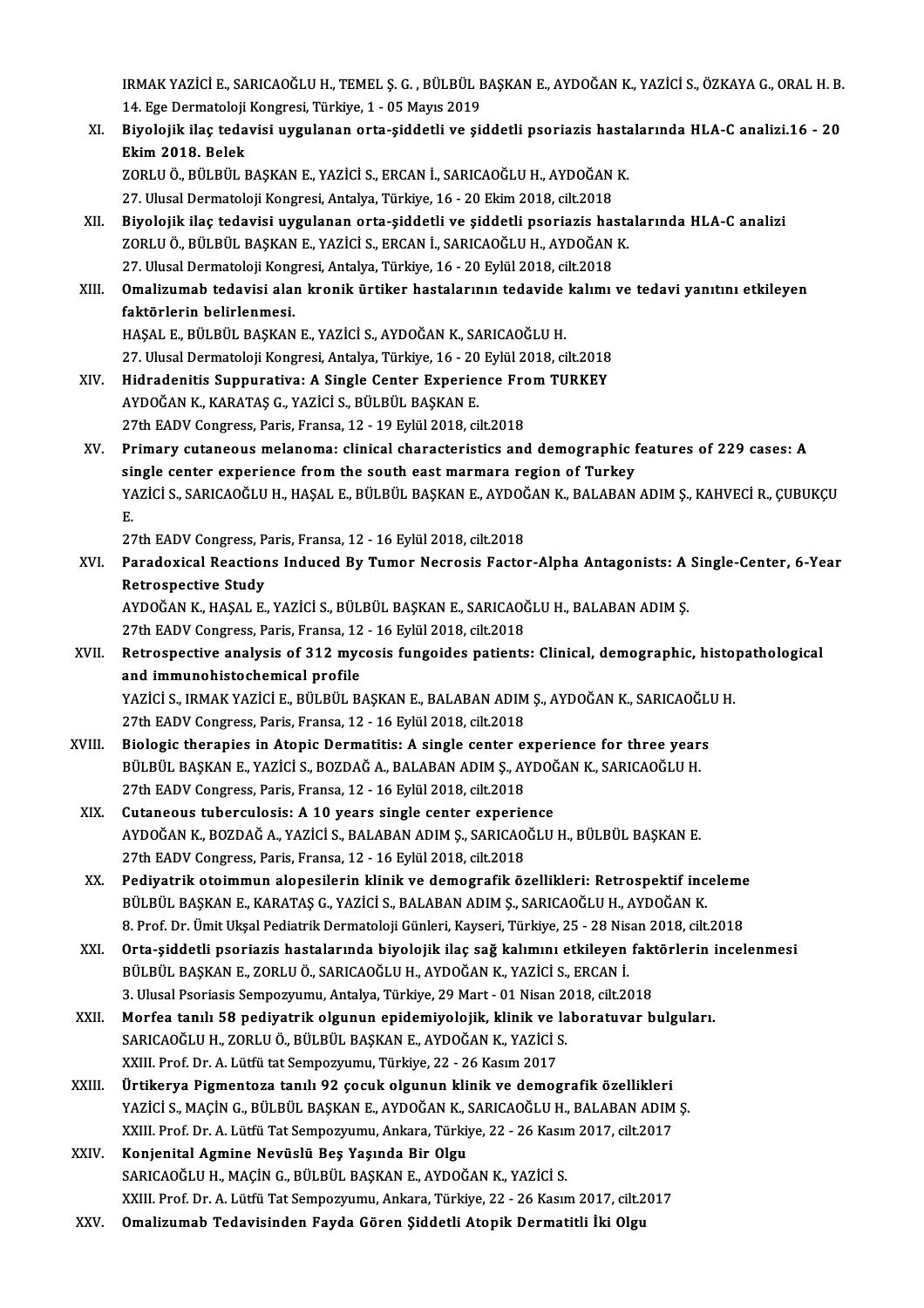MAÇİNG.,SARICAOĞLUH.,YAZİCİ S. MAÇİN G., SARICAOĞLU H., YAZİCİ S.<br>XXIII. Prof. Dr. A. Lütfü Tat Sempozyumu, Ankara, Türkiye, 22 - 26 Kasım 2017, cilt.2017<br>Pyodorma Cangranosum 5 yıllık Denevimimiz XXVI. Pyoderma Gangrenosum-5 yıllık Deneyimimiz.<br>ZORLU Ö., SARICAOĞLU H., YAZİCİ S., BÜLBÜL BAŞKAN E., AYDOĞAN K., MAÇİN G. XXIII. Prof. Dr. A. Lütfü Tat Sempozyumu, Ankara, Türkiye, 22 - 26 Kasım 2017, cilt<br>Pyoderma Gangrenosum-5 yıllık Deneyimimiz.<br>ZORLU Ö., SARICAOĞLU H., YAZİCİ S., BÜLBÜL BAŞKAN E., AYDOĞAN K., MAÇİN G.<br>YYUL Prof. Dr. A. Lü XXIII. Prof. Dr. A. Lütfü Tat Sempozyumu, Ankara, Türkiye, 22 - 26 Kasım 2017, cilt.2017 XXVII. Morfea tanılı 58 pediatrik olgunun epidemiyolojik, klinik ve laboratuvar bulguları XXIII. Prof. Dr. A. Lütfü Tat Sempozyumu, Ankara, Türkiye, 22 - 26 Kasım 2017, cilt.2017<br>Morfea tanılı 58 pediatrik olgunun epidemiyolojik, klinik ve laboratuvar bulgula<br>SARICAOĞLU H., ZORLU Ö., BÜLBÜL BAŞKAN E., AYDOĞAN K Morfea tanılı 58 pediatrik olgunun epidemiyolojik, klinik ve laboratuvar bulgu<br>SARICAOĞLU H., ZORLU Ö., BÜLBÜL BAŞKAN E., AYDOĞAN K., YAZİCİ S., BALABAN ADIM<br>XXIII. Prof. Dr. A. Lütfü Tat Sempozyumu, Ankara, Türkiye, 22 - SARICAOĞLU H., ZORLU Ö., BÜLBÜL BAŞKAN E., AYDOĞAN K., YAZİCİ S., BALABAN ADIM Ş.<br>XXIII. Prof. Dr. A. Lütfü Tat Sempozyumu, Ankara, Türkiye, 22 - 26 Kasım 2017, cilt.2017<br>XXVIII. Kaposi sarkomu: Klinik, demografik, histopa XXIII. Prof. Dr.<br>Kaposi sarko<br>incelenmesi.<br>vazici s. zop Kaposi sarkomu: Klinik, demografik, histopatolojik ve prognostik özelliklerin ret<br>incelenmesi.<br>YAZİCİ S., ZORLU Ö., BÜLBÜL BAŞKAN E., BALABAN ADIM Ş., AYDOĞAN K., SARICAOĞLU H.<br>V. DOD Dermetoloji Gündemi Türkiye, 29 Erlül incelenmesi.<br>YAZİCİ S., ZORLU Ö., BÜLBÜL BAŞKAN E., BALABAN ADIM Ş., AYDOĞAN K., SARICAOĞLU H.<br>V. DOD Dermatoloji Gündemi, Türkiye, 29 Eylül - 01 Ekim 2017 YAZİCİ S., ZORLU Ö., BÜLBÜL BAŞKAN E., BALABAN ADIM Ş., AYDOĞAN K., SARICAOĞLU H.<br>V. DOD Dermatoloji Gündemi, Türkiye, 29 Eylül - 01 Ekim 2017<br>XXIX. 77 Kaposi Sarkomu Olgusu: Klinik, demografik, histopatolojik ve progn V. DOD Derm<br>77 Kaposi S.<br>incelenmesi<br>vazici s. zor incelenmesi<br>YAZİCİ S., ZORLU Ö., BÜLBÜL BAŞKAN E., BALABAN ADIM Ş., AYDOĞAN K., SARICAOĞLU H. incelenmesi<br>YAZİCİ S., ZORLU Ö., BÜLBÜL BAŞKAN E., BALABAN ADIM Ş., AYDOĞAN K., SARI(<br>V. DOD Dermatoloji Gündemi, Muğla, Türkiye, 28 Eylül - 01 Ekim 2017, cilt.2017<br>Markal büspəli karsinam tanılı 12 olsunun Betraspektif an YAZİCİ S., ZORLU Ö., BÜLBÜL BAŞKAN E., BALABAN ADIM Ş., AYDOĞAN<br>V. DOD Dermatoloji Gündemi, Muğla, Türkiye, 28 Eylül - 01 Ekim 2017,<br>XXX. Merkel hücreli karsinom tanılı 13 olgunun Retrospektif analizi<br>VAZİCİ S. IBMAK YAZİC V. DOD Dermatoloji Gündemi, Muğla, Türkiye, 28 Eylül - 01 Ekim 2017, cilt.2017<br><mark>Merkel hücreli karsinom tanılı 13 olgunun Retrospektif analizi</mark><br>YAZİCİ S., IRMAK YAZİCİ E., BALABAN ADIM Ş., BÜLBÜL BAŞKAN E., AYDOĞAN K., SAR Merkel hücreli karsinom tanılı 13 olgunun Retrospektif analizi<br>YAZİCİ S., IRMAK YAZİCİ E., BALABAN ADIM Ş., BÜLBÜL BAŞKAN E., AYDOĞAN K<br>V. DOD Dermatoloji Gündemi, Muğla, Türkiye, 28 Eylül - 01 Ekim 2017, cilt.2017<br>COMBLEY YAZİCİ S., IRMAK YAZİCİ E., BALABAN ADIM Ş., BÜLBÜL BAŞKAN E., AYDOĞAN K., SARICAOĞLU H.<br>V. DOD Dermatoloji Gündemi, Muğla, Türkiye, 28 Eylül - 01 Ekim 2017, cilt.2017<br>XXXI. COMPLEX EXANTHEMATOUS AND PUSTULAR DRUG REACTİON V. DOD Dermatoloji Günden<br>COMPLEX EXANTHEMAT<br>RETROSPECTİVE STUDY<br>AYDOĞAN K. HASALE XAZ COMPLEX EXANTHEMATOUS AND PUSTULAR DRUG REACTIONS: A SINGLE CENT<br>RETROSPECTIVE STUDY<br>AYDOĞAN K., HAŞAL E., YAZICI S., BÜLBÜL BAŞKAN E., SARICAOĞLU H., BALABAN ADIM Ş.<br>26TH QQdy songress, 12, 17 Eylül 2017 RETROSPECTİVE STUDY<br>AYDOĞAN K., HAŞAL E., YAZİCİ S., BÜLBÜL BAŞKAN E., SARICAOĞLU H., BALABAN ADIM Ş.<br>26TH eadv congress, 13 - 17 Eylül 2017 AYDOĞAN K., HAŞAL E., YAZİCİ S., BÜLBÜL BAŞKAN E., SARICAOĞLU H., BALABAN ADIM Ş.<br>26TH eadv congress, 13 - 17 Eylül 2017<br>XXXII. Hodgkin lymphoma in psoriasis treated with adalimumab and methotrexate combination.<br>6 Cünav B. 26TH eadv congress, 13 - 17 Eylül 2017<br>Hodgkin lymphoma in psoriasis treated with ad<br>Günay B., YAZİCİ S., BÜLBÜL BAŞKAN E., AYDOĞAN K.<br>26th FADV Congress Coneve Suitzerland 12, 17 Eyli Hodgkin lymphoma in psoriasis treated with adalimum<br>Günay B., YAZİCİ S., BÜLBÜL BAŞKAN E., AYDOĞAN K.<br>26th EADV Congress, Geneva Switzerland, 13 - 17 Eylül 2017<br>THE RİSK OF MALİCNANCY İN BATİENTS WİTH RSORLA Günay B., YAZİCİ S., BÜLBÜL BAŞKAN E., AYDOĞAN K.<br>26th EADV Congress, Geneva Switzerland, 13 - 17 Eylül 2017<br>XXXIII. THE RİSK OF MALİGNANCY İN PATİENTS WİTH PSORİASİS BÜLBÜLBAŞKANE.,YAZİCİ S.,ZORLUÖ.,AYDOĞANK.,SARICAOĞLUH. 26th EADV CONGRESS, 13 - 17 Eylül 2017 XXXIV. low-dose UVA-1 phototherapy: A ten years single center experience AYDOĞANK., IRMAKYAZİCİE.,YAZİCİ S.,GÜNAYB.,BÜLBÜLBAŞKANE.,SARICAOĞLUH. 26th eadv congress, 13 - 17 Eylül 2017 AYDOĞAN K., IRMAK YAZİCİ E., YAZİCİ S., GÜNAY B., BÜLBÜL BAŞKAN E., SARICAOĞLU H.<br>26th eadv congress, 13 - 17 Eylül 2017<br>XXXV. Petrospective analysis of 204 pleva patients. results of a single center experience<br>XAZİCİ S. I YAZİCİ S., IRMAK YAZİCİ E., BÜLBÜL BAŞKAN E., SARICAOĞLU H., AYDOĞAN K., BALABAN ADIM Ş.<br>26th eadv congress, 13 - 17 Eylül 2017 retrospective analysis of 204 pleva<br>YAZİCİ S., IRMAK YAZİCİ E., BÜLBÜL BA:<br>26th eadv congress, 13 - 17 Eylül 2017<br>13 sasas of Markal sall sarsinama: YAZICI S., IRMAK YAZICI E., BÜLBÜL BAŞKAN E., SARICAOĞLU H., AYDOĞAN K., BALABAN ADIM Ş.<br>26th eadv congress, 13 - 17 Eylül 2017<br>XXXVI. 13 cases of Merkel cell carcinoma: a single center experience and review of the literat 26th eadv congress, 13 - 17 Eylül 2017<br>13 cases of Merkel cell carcinoma: a single center experience and review of the literat<br>YAZİCİ S., IRMAK YAZİCİ E., BALABAN ADIM Ş., BÜLBÜL BAŞKAN E., AYDOĞAN K., SARICAOĞLU H.<br>26th F 13 cases of Merkel cell carcinoma: a single center expe<br>YAZİCİ S., IRMAK YAZİCİ E., BALABAN ADIM Ş., BÜLBÜL BAŞK.<br>26th EADV Congress, Geneva, Switzerland, 13 - 17 Eylül 2017<br>iuvonil xanthograpulama: a raport of 21 ebildran YAZİCİ S., IRMAK YAZİCİ E., BALABAN ADIM Ş., BÜLBÜL BAŞKA<br>26th EADV Congress, Geneva, Switzerland, 13 - 17 Eylül 2017<br>XXXVII. I juvenil xanthogranuloma: a report of 21 children cases<br>AYDOĞAN K magin g. YAZİCİ S. SABICAQĞLL AYDOĞAN K., maçin g., YAZİCİ S., SARICAOĞLU H., BÜLBÜL BAŞKAN E., BALABAN ADIM Ş. juvenil xanthogranuloma: a report of 21 children cases AYDOĞAN K., maçin g., YAZİCİ S., SARICAOĞLU H., BÜLBÜL BAŞKAN E., BALABAN ADIM Ş.<br>26th eadv congress, 13 - 17 Eylül 2017<br>XXXVIII. Hodgkin'xxs lymphoma in a psoriasis patient treated with adalimumab and methotrexate 26th eadv congress, 13 - 17 Eylül 2017<br>Hodgkin'xxs lymphoma in a psoriasis patient tre<br>combination<br>GÜNAY B., YAZİCİ S., BÜLBÜL BASKAN E., AYDOĞAN K. Hodgkin'xxs lymphoma in a psoriasis patient tre<br>combination<br>GÜNAY B., YAZİCİ S., BÜLBÜL BAŞKAN E., AYDOĞAN K.<br>26th EADV congress Consyn İsviere 12, 17 Erlül 201 26th EADV congress, Geneva, İsviçre, 13 - 17 Eylül 2017, cilt.2017 XXXIX. 13 cases of merkel cell carsinoma: a single center experience and review of the literature 26th EADV congress, Geneva, İsviçre, 13 - 17 Eylül 2017, cilt.2017<br>13 cases of merkel cell carsinoma: a single center experience and review of the literat<br>YAZİCİ S., IRMAK YAZİCİ E., BALABAN ADIM Ş., BÜLBÜL BAŞKAN E., AYDO 13 cases of merkel cell carsinoma: a single center experier<br>YAZİCİ S., IRMAK YAZİCİ E., BALABAN ADIM Ş., BÜLBÜL BAŞKAN E<br>26th EADV congress, Geneva, İsviçre, 13 - 17 Eylül 2017, cilt.2017<br>Langarhane sell bistiqeytesisy A r YAZICI S., IRMAK YAZICI E., BALABAN ADIM Ş., BÜLBÜL B.<br>26th EADV congress, Geneva, İsviçre, 13 - 17 Eylül 2017, c<br>XL. Langerhans cell histiocytosis: A report of 15 cases 26th EADV congress, Geneva, İsviçre, 13 - 17 Eylül 2017, cilt.2017<br>Langerhans cell histiocytosis: A report of 15 cases<br>AYDOĞAN K., MAÇİN G., YAZİCİ S., SARICAOĞLU H., BÜLBÜL BAŞKAN E., BALABAN ADIM Ş. 26th EADV congress, Geneva, İsviçre, 13 - 17 Eylül 2017, cilt.2017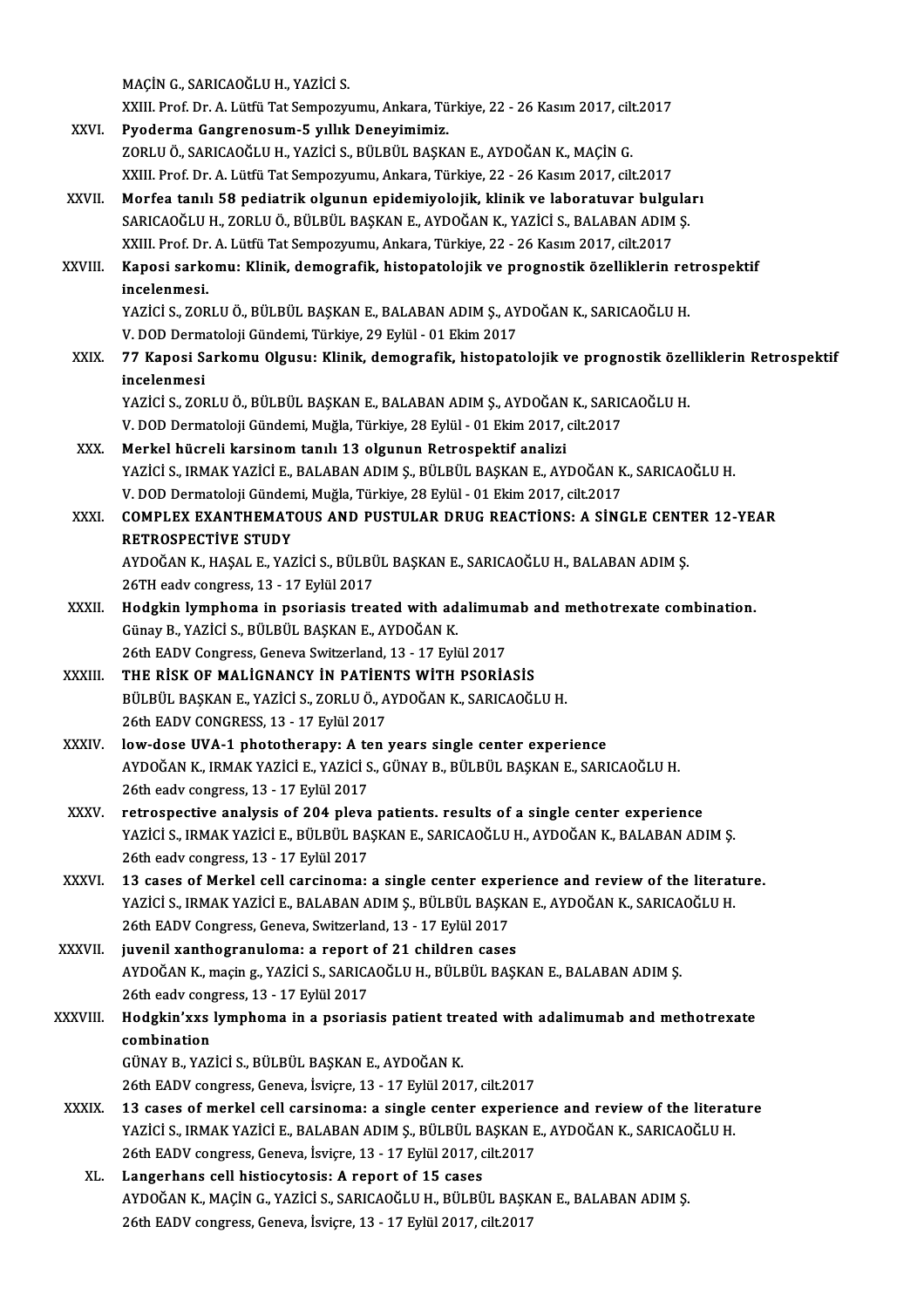- XLI. Complex exanthematous and pustular drug reactions: 12 years retrospective study in Turkey<br>AVDOČAN K. HASALE VAZICI S. PÜLPIU PASKANE, SARICAOČLUH, PALAPAN ADIM S. Complex exanthematous and pustular drug reactions: 12 years retrospective sto<br>AYDOĞAN K., HAŞAL E., YAZİCİ S., BÜLBÜL BAŞKAN E., SARICAOĞLU H., BALABAN ADIM Ş. Complex exanthematous and pustular drug reactions: 12 y<br>AYDOĞAN K., HAŞAL E., YAZİCİ S., BÜLBÜL BAŞKAN E., SARICAOĞL<br>26th EADV congress, Geneva, İsviçre, 13 - 17 Eylül 2017, cilt.2017<br>Law dasa Ultavialat A. 1 nhatatharanyu AYDOĞAN K., HAŞAL E., YAZİCİ S., BÜLBÜL BAŞKAN E., SARICAOĞLU H., BALABAN ADII<br>26th EADV congress, Geneva, İsviçre, 13 - 17 Eylül 2017, cilt.2017<br>XLII. Low dose Ultaviolet A-1 phototherapy: A ten years single center experi
- 26th EADV congress, Geneva, İsviçre, 13 17 Eylül 2017, cilt.2017<br>Low dose Ultaviolet A-1 phototherapy: A ten years single center experience<br>AYDOĞAN K., IRMAK YAZİCİ E., YAZİCİ S., GÜNAY B., BÜLBÜL BAŞKAN E., SARICAOĞLU H Low dose Ultaviolet A-1 phototherapy: A ten years single of AYDOĞAN K., IRMAK YAZİCİ E., YAZİCİ S., GÜNAY B., BÜLBÜL BAŞK<br>26th EADV congress, Geneva, İsviçre, 13 - 17 Eylül 2017, cilt.2017<br>Petrespective analysis of 204 BLE AYDOĞAN K., IRMAK YAZİCİ E., YAZİCİ S., GÜNAY B., BÜLBÜL BAŞKAN E., SARICAOĞLU H.<br>26th EADV congress, Geneva, İsviçre, 13 - 17 Eylül 2017, cilt.2017<br>XLIII. Retrospective analysis of 204 PLEVA patients: Result of a single c
- YAZİCİ S., IRMAK YAZİCİ E., BÜLBÜL BAŞKAN E., SARICAOĞLU H., AYDOĞAN K., BALABAN ADIM Ş.<br>26th EADV congress. Geneva. İsvicre. 13 17 Evlül 2017. cilt.2017 Retrospective analysis of 204 PLEVA patients: Result of a :<br>YAZİCİ S., IRMAK YAZİCİ E., BÜLBÜL BAŞKAN E., SARICAOĞLU H., A<br>26th EADV congress, Geneva, İsviçre, 13 - 17 Eylül 2017, cilt.2017<br>The rick of malianangy in patien YAZICI S., IRMAK YAZICI E., BÜLBÜL BAŞKAN E., SARICAOĞLU H., AYDOĞAN K., BALABAN ADIM Ş.<br>26th EADV congress, Geneva, İsviçre, 13 - 17 Eylül 2017, cilt.2017<br>XLIV. The risk of malignancy in patients with psoriasis: A tertiar
- 26th EADV congress, Geneva, İsviçre, 13 17 Eylül 2017, cilt.2017<br>The risk of malignancy in patients with psoriasis: A tertiary can<br>BÜLBÜL BAŞKAN E., YAZİCİ S., ZORLU Ö., AYDOĞAN K., SARICAOĞLU H.<br>26th EADV songress Conev The risk of malignancy in patients with psoriasis: A tertiar<br>BÜLBÜL BAŞKAN E., YAZİCİ S., ZORLU Ö., AYDOĞAN K., SARICAOĞL<br>26th EADV congress, Geneva, İsviçre, 13 - 17 Eylül 2017, cilt.2017<br>Iuvenile ventbestanınlama: A repo BÜLBÜL BAŞKAN E., YAZİCİ S., ZORLU Ö., AYDOĞAN K., SARICAOĞLU H.<br>26th EADV congress, Geneva, İsviçre, 13 - 17 Eylül 2017, cilt.2017<br>XLV. Juvenile xanthogranuloma: A report of 21 children cases
- 26th EADV congress, Geneva, İsviçre, 13 17 Eylül 2017, cilt.2017<br>Juvenile xanthogranuloma: A report of 21 children cases<br>AYDOĞAN K., MAÇİN G., YAZİCİ S., SARICAOĞLU H., BÜLBÜL BAŞKAN E., BALABAN ADIM Ş.<br>26th FADV sangres Juvenile xanthogranuloma: A report of 21 children cases<br>AYDOĞAN K., MAÇİN G., YAZİCİ S., SARICAOĞLU H., BÜLBÜL BAŞKA<br>26th EADV congress, Geneva, İsviçre, 13 - 17 Eylül 2017, cilt.2017<br>Peoriasiste enti TNE sianlarla tedeviy AYDOĞAN K., MAÇİN G., YAZİCİ S., SARICAOĞLU H., BÜLBÜL BAŞKAN E., BALABAN ADIM Ş.<br>26th EADV congress, Geneva, İsviçre, 13 - 17 Eylül 2017, cilt.2017<br>XLVI. Psoriasiste anti-TNF ajanlarla tedaviye yanıtta TNF-alfa gen po
- 26th EADV congress, Geneva, İsviçre, 13 17 Eylül 2017, cilt.2017<br>Psoriasiste anti-TNF ajanlarla tedaviye yanıtta TNF-alfa ge<br>rolü Psoriasiste anti-TNF ajanlarla tedaviye yanıtta TNF-alfa gen polimorfizminlerinin biyomarker<br>rolü<br>GÜNAY B., AYDOĞAN K., ÖZEMRİ SAĞ Ş., SARICAOĞLU H., YAZİCİ S., BÜLBÜL BAŞKAN E., Aiyeva l., CAN F. E.<br>9. Dermetelejide Beber

GÜNAY B., AYDOĞAN K., ÖZEMRİ SAĞ Ş., SARICAOĞLU H., YAZİCİ S., BÜLBÜL BAŞKAN E., Aiyeva l., CAN F. E.<br>9. Dermatolojide Bahar Sempozyumu, Türkiye, 12 - 15 Nisan 2017 GÜNAY B., AYDOĞAN K., ÖZEMRİ SAĞ Ş., SARICAOĞLU H., YAZİCİ S., BÜLBÜL BAŞKAN E., Aiyeva l., CAN F. E.<br>9. Dermatolojide Bahar Sempozyumu, Türkiye, 12 - 15 Nisan 2017<br>XLVII. Psoriasiste anti-TNF ajanlarla tedaviye yanıtt

9. Dei<br><mark>Psor</mark>i<br>rolü<br>cün*t* Psoriasiste anti-TNF ajanlarla tedaviye yanıtta TNF-alfa gen polimorfizmlerinin biyomarker olara<br>rolü<br>GÜNAY B., AYDOĞAN K., ÖZEMRİ SAĞ Ş., SARICAOĞLU H., YAZİCİ S., BÜLBÜL BAŞKAN E., ALİYEVA L., CAN F. E.<br>9. Dermateleji Ba

rolü<br>GÜNAY B., AYDOĞAN K., ÖZEMRİ SAĞ Ş., SARICAOĞLU H., YAZİCİ S., BÜLBÜL BAŞKAN E., ALİYEVA L., CAN F. E.<br>9. Dermatoloji Bahar Sempozyumu, Antalya, Türkiye, 12 - 15 Nisan 2017, cilt.2017

- XLVIII. Agresif seyirli geç dönem sifilizli bir olgu 9. Dermatoloji Bahar Sempozyumu, Antalya, Türkiye, 12 - 15 Nisan 2017, cilt.2017<br><mark>Agresif seyirli geç dönem sifilizli bir olgu</mark><br>ZORLU Ö., SARICAOĞLU H., BÜLBÜL BAŞKAN E., AYDOĞAN K., YAZİCİ S., MAÇİN G., BALABAN ADIM Ş., M Agresif seyirli geç dönem sifilizli bir olgu<br>ZORLU Ö., SARICAOĞLU H., BÜLBÜL BAŞKAN E., AYDOĞAN K., YAZİCİ S., MAÇİN<br>26.Ulusal Dermatoloji Kongresi, Antalya, Türkiye, 19 - 23 Ekim 2016, cilt.2016<br>Diskromatoris universeliş XORLU Ö., SARICAOĞLU H., BÜLBÜL BAŞKAN E., AYDOĞAN K., YAZİCİ S., MAÇİN G., BALABAN ADIM<br>26.Ulusal Dermatoloji Kongresi, Antalya, Türkiye, 19 - 23 Ekim 2016, cilt.2016<br>XLIX. Diskromatozis universalis herediterya: olgu
	- 26.Ulusal Dermatoloji Kongresi, Antalya, Türkiye, 19 23 Ekim 2016, cilt.2016<br>Diskromatozis universalis herediterya: olgu sunumu ve literatürün gözden geçirilmesi<br>BÜLBÜL BAŞKAN E., IRMAK YAZİCİ E., YAZİCİ S., BALABAN ADIM Diskromatozis universalis herediterya: olgu sunumu ve literatürün g<br>BÜLBÜL BAŞKAN E., IRMAK YAZİCİ E., YAZİCİ S., BALABAN ADIM Ş.<br>26.Ulusal Dermatoloji Kongresi, Antalya, Türkiye, 19 - 23 Ekim 2016, cilt.2016<br>Nadin bir olg
		- L. Nadir bir olgu: Nevus Unius Lateris 26.Ulusal Dermatoloji Kongresi, Antalya, Türkiye, 19 - 23 E<br>Nadir bir olgu: Nevus Unius Lateris<br>IRMAK YAZİCİ E., HAŞAL E., YAZİCİ S., BÜLBÜL BAŞKAN E.<br>26 Ulusal Dermatoloji Kongresi, Antalya Türkiye 19 - 22 E Nadir bir olgu: Nevus Unius Lateris<br>IRMAK YAZİCİ E., HAŞAL E., YAZİCİ S., BÜLBÜL BAŞKAN E.<br>26.Ulusal Dermatoloji Kongresi, Antalya, Türkiye, 19 - 23 Ekim 2016, cilt.2016<br>Vitiligada Siklasporin Tadavisi: 20 algunun Batrospo IRMAK YAZİCİ E., HAŞAL E., YAZİCİ S., BÜLBÜL BAŞKAN E.<br>26.Ulusal Dermatoloji Kongresi, Antalya, Türkiye, 19 - 23 Ekim 2016, cilt.<br>LI. Vitiligoda Siklosporin Tedavisi: 20 olgunun Retrospektif analizi
		- 26.Ulusal Dermatoloji Kongresi, Antalya, Türkiye, 19 23 Ekim 2016, cilt.2016<br>Vitiligoda Siklosporin Tedavisi: 20 olgunun Retrospektif analizi<br>YAZİCİ S., SARICAOĞLU H., IRMAK YAZİCİ E., AYDOĞAN K., BÜLBÜL BAŞKAN E.<br>26 Ulu Vitiligoda Siklosporin Tedavisi: 20 olgunun Retrospektif analizi<br>YAZİCİ S., SARICAOĞLU H., IRMAK YAZİCİ E., AYDOĞAN K., BÜLBÜL BAŞKAN E.<br>26.Ulusal Dermatoloji Kongresi, Antalya, Türkiye, 19 - 23 Ekim 2016, cilt.2016<br>Diffus
		- YAZİCİ S., SARICAOĞLU H., IRMAK YAZİCİ E., AYDOĞAN K., BÜLBÜL BAŞKAN E.<br>26.Ulusal Dermatoloji Kongresi, Antalya, Türkiye, 19 23 Ekim 2016, cilt.2016<br>LII. Diffuse cutaneous mastocytosis 16 months old patient pseudoxan 26.Ulusal Dermatoloji Kongresi, Antalya, Türkiye, 19 - 23 Eki<br>Diffuse cutaneous mastocytosis 16 months old patien<br>AYDOĞAN K., IRMAK YAZİCİ E., YAZİCİ S., BALABAN ADIM Ş.<br>25th FADV Congress 29 Evlül - 02 Ekim 2016 25th EADV Congress, 28 Eylül - 02 Ekim 2016 AYDOĞAN K., IRMAK YAZİCİ E., YAZİCİ S., BALABAN ADIM Ş.<br>25th EADV Congress, 28 Eylül - 02 Ekim 2016<br>LIII. Bosinophilia may have a role on lack efficacy of TNF alpha inhibitors<br>AYDOĞAN K. YAZİCİ S. CÜNAY B. SABICAQĞLILH, BÜ
		- 25th EADV Congress, 28 Eylül 02 Ekim 2016<br>Eosinophilia may have a role on lack efficacy of TNF alpha inhi<br>AYDOĞAN K., YAZİCİ S., GÜNAY B., SARICAOĞLU H., BÜLBÜL BAŞKAN E.<br>25th FADV Congress, 28 Eylül 02 Ekim 2016 Eosinophilia may have a role on lack effi<br>AYDOĞAN K., YAZİCİ S., GÜNAY B., SARICAOĞLI<br>25th EADV Congress, 28 Eylül - 02 Ekim 2016<br>Effective treatment of sutaneous malian s
		- AYDOĞAN K., YAZİCİ S., GÜNAY B., SARICAOĞLU H., BÜLBÜL BAŞKAN E.<br>25th EADV Congress, 28 Eylül 02 Ekim 2016<br>LIV. Effective treatment of cutaneous malign atrophic papulosis with low dose methotrexate therapy<br>AYDOĞAN K. 25th EADV Congress, 28 Eylül - 02 Ekim 2016<br>Effective treatment of cutaneous malign atrophic papulo<br>AYDOĞAN K., YAZİCİ S., BALABAN ADIM Ş., GÜNAY B., ŞEBEL Y.<br>25th EADV Congress, 29 Eylül - 02 Ekim 2016 Effective treatment of cutaneous malign<br>AYDOĞAN K., YAZİCİ S., BALABAN ADIM Ş., GÜ!<br>25th EADV Congress, 28 Eylül - 02 Ekim 2016<br>Effective treatment of sutaneous maligne AYDOĞAN K., YAZİCİ S., BALABAN ADIM Ş., GÜNAY B., ŞEBEL Y.<br>25th EADV Congress, 28 Eylül - 02 Ekim 2016<br>LV. Effective treatment of cutaneous malignant atrophic papulosis with low dose methotrexate therapy<br>AYDOĞAN K. YAZ
		- 25th EADV Congress, 28 Eylül 02 Ekim 2016<br>Effective treatment of cutaneous malignant atrophic papulosis wit<br>AYDOĞAN K., YAZİCİ S., BALABAN ADIM Ş., GÜNAY B., ŞEBEL Y.<br>25th EADV congress, Vienna, Avusturya, 28 Eylül 02 Effective treatment of cutaneous malignant atrophic papulosis wit<br>AYDOĞAN K., YAZİCİ S., BALABAN ADIM Ş., GÜNAY B., ŞEBEL Y.<br>25th EADV congress, Vienna, Avusturya, 28 Eylül - 02 Ekim 2016, cilt.2016<br>Fesinonhilia may have a AYDOĞAN K., YAZİCİ S., BALABAN ADIM Ş., GÜNAY B., ŞEBEL Y.<br>25th EADV congress, Vienna, Avusturya, 28 Eylül - 02 Ekim 2016, cilt.2016<br>LVI. Bosinophilia may have a role on lack of efficacy of TNF-alpha inhibitors<br>AVDOĞAN K.
	- 25th EADV congress, Vienna, Avusturya, 28 Eylül 02 Ekim 2016, cilt.20<br>Eosinophilia may have a role on lack of efficacy of TNF-alpha in<br>AYDOĞAN K., YAZİCİ S., GÜNAY B., SARICAOĞLU H., BÜLBÜL BAŞKAN E.<br>25th EADV songress V Eosinophilia may have a role on lack of efficacy of TNF-alpha inhil<br>AYDOĞAN K., YAZİCİ S., GÜNAY B., SARICAOĞLU H., BÜLBÜL BAŞKAN E.<br>25th EADV congress, Vienna, Avusturya, 28 Eylül - 02 Ekim 2016, cilt.2016<br>Diffuse autoneo AYDOĞAN K., YAZİCİ S., GÜNAY B., SARICAOĞLU H., BÜLBÜL BAŞKAN E.<br>25th EADV congress, Vienna, Avusturya, 28 Eylül - 02 Ekim 2016, cilt.2016<br>LVII. Diffuse cutaneous mastocytosis in 16 months old patient: pseudoxanthomato
	-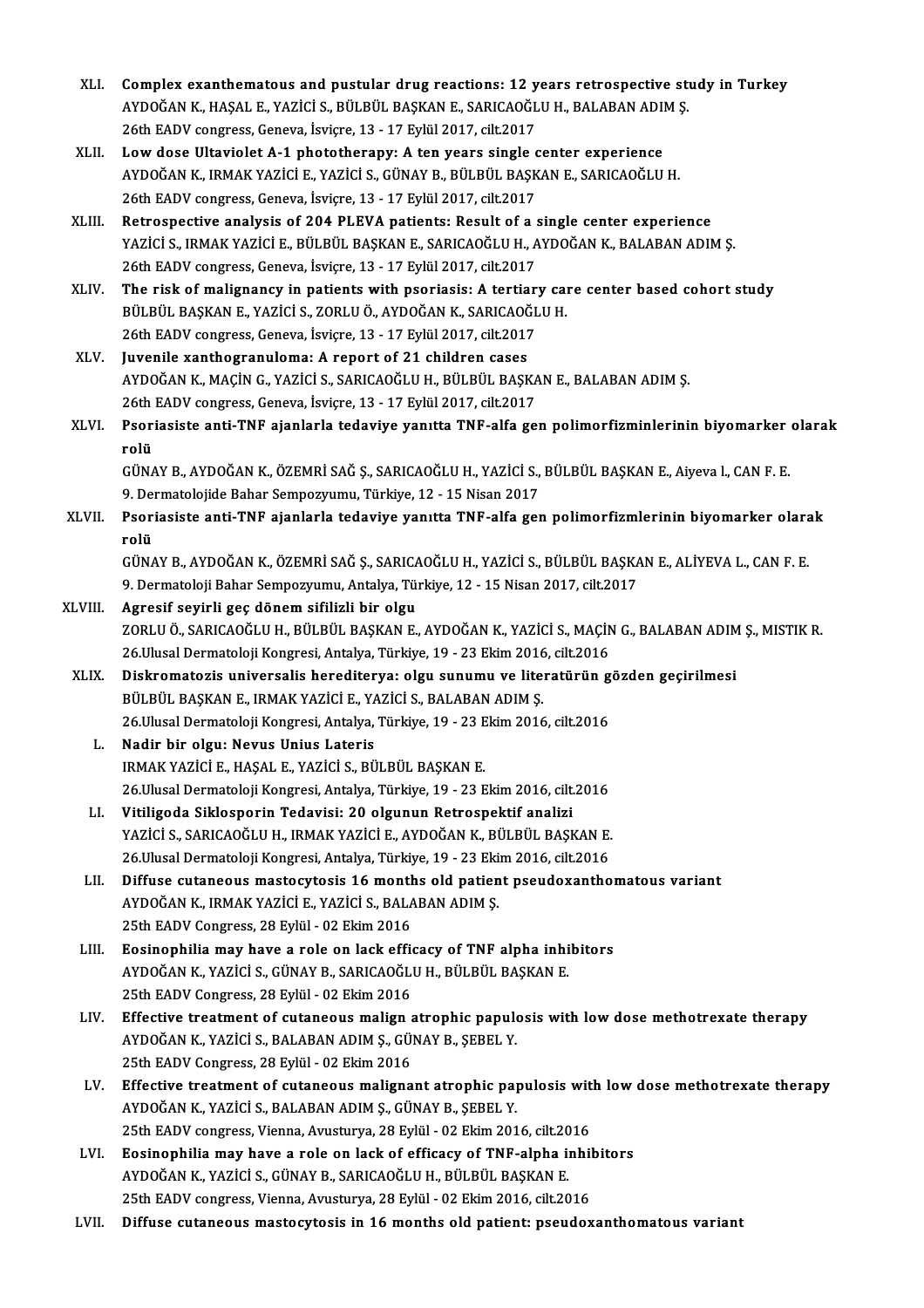AYDOĞANK., IRMAKYAZİCİE.,YAZİCİ S.,BALABANADIMŞ. AYDOĞAN K., IRMAK YAZİCİ E., YAZİCİ S., BALABAN ADIM Ş.<br>25th EADV congress, Vienna, Avusturya, 28 Eylül - 02 Ekim 2016, cilt.2016<br>Elow sytemetry may predist the prespession in patients with Myse AYDOĞAN K., IRMAK YAZİCİ E., YAZİCİ S., BALABAN ADIM Ş.<br>25th EADV congress, Vienna, Avusturya, 28 Eylül - 02 Ekim 2016, cilt.2016<br>LVIII. Flow cytometry may predict the progression in patients with Mycosis Fungoides<br>VAZİCİ 25th EADV congress, Vienna, Avusturya, 28 Eylül - 02 Ekim 20<br>Flow cytometry may predict the progression in patien<br>YAZİCİ S., BÜLBÜL BAŞKAN E., BALABAN ADIM Ş., ORAL H. B.<br>25th EADV songress Vienna, Avusturya, 29 Eylül - 02 Flow cytometry may predict the progression in patients with Mycc<br>YAZİCİ S., BÜLBÜL BAŞKAN E., BALABAN ADIM Ş., ORAL H. B.<br>25th EADV congress, Vienna, Avusturya, 28 Eylül - 02 Ekim 2016, cilt.2016<br>Oral musesal involvement o

- YAZİCİ S., BÜLBÜL BAŞKAN E., BALABAN ADIM Ş., ORAL H. B.<br>25th EADV congress, Vienna, Avusturya, 28 Eylül 02 Ekim 2016, cilt.2016<br>LIX. Oral mucosal involvement of MF in early stage patient and review of the literature 25th EADV congress, Vienna, Avusturya, 28 Eylül - 02 Ekim 2016, cilt.2016<br>Oral mucosal involvement of MF in early stage patient and review<br>SARICAOĞLU H., YAZİCİ S., BALABAN ADIM Ş.<br>25th EADV congress., Vienna, Avusturya, 2 Oral mucosal involvement of MF in early stage patient and review<br>SARICAOĞLU H., YAZİCİ S., BALABAN ADIM Ş.<br>25th EADV congress., Vienna, Avusturya, 28 Eylül - 01 Ekim 2016, cilt.2016<br>Seleremuyedema: a report of 10 seese and SARICAOĞLU H., YAZİCİ S., BALABAN ADIM Ş.<br>25th EADV congress., Vienna, Avusturya, 28 Eylül - 01 Ekim 2016, cilt.2016<br>LX. Scleromyxedema: a report of 10 cases and review of the literature<br>24ZİCİ S. IBMAK YAZİCİ E. BALABAN A
- 25th EADV congress., Vienna, Avusturya, 28 Eylül 01 Ekim :<br>Scleromyxedema: a report of 10 cases and review of<br>YAZİCİ S., IRMAK YAZİCİ E., BALABAN ADIM Ş., AYDOĞAN K.<br>25th EADV congress. Vienna, Avusturya, 29 Eylül 02 E Scleromyxedema: a report of 10 cases and review of the literature<br>YAZİCİ S., IRMAK YAZİCİ E., BALABAN ADIM Ş., AYDOĞAN K.<br>25th EADV congress, Vienna, Avusturya, 28 Eylül - 02 Ekim 2016, cilt.2016<br>Kronik ürtikarde emelizume YAZİCİ S., IRMAK YAZİCİ E., BALABAN ADIM Ş., AYDOĞAN K.<br>25th EADV congress, Vienna, Avusturya, 28 Eylül - 02 Ekim 2016, cilt.2016<br>LXI. Kronik ürtikerde omalizumab 205 olgunun retrospektif incelenmesi
- HAŞAL E., YAZİCİ S., BÜLBÜL BAŞKAN E., AYDOĞAN K., SARICAOĞLU H. 11.ÇukurovaDermatolojiGünleri,Türkiye,1 -05Haziran2016 HAŞAL E., YAZİCİ S., BÜLBÜL BAŞKAN E., AYDOĞAN K., SARICAOĞLU H.<br>11. Çukurova Dermatoloji Günleri, Türkiye, 1 - 05 Haziran 2016<br>LXII. Kronik Ürtikerde Omalizumab: 205 olgunun Retrospektif İncelenmesi<br>YAZİCİ S. PÜLPÜL PASKA
- 11. Çukurova Dermatoloji Günleri, Türkiye, 1 05 Haziran 2016<br>Kronik Ürtikerde Omalizumab: 205 olgunun Retrospektif İncele<br>YAZİCİ S., BÜLBÜL BAŞKAN E., HAŞAL E., AYDOĞAN K., SARICAOĞLU H.<br>11. Culuneva Dermateleji Günleri Kronik Ürtikerde Omalizumab: 205 olgunun Retrospektif İncelenmesi<br>YAZİCİ S., BÜLBÜL BAŞKAN E., HAŞAL E., AYDOĞAN K., SARICAOĞLU H.<br>11. Çukurova Dermatoloji Günleri/Dermatolojide Tedavi-2., Adana, Türkiye, 1 - 05 Haziran 20
- YAZİCİ S., BÜLBÜL BAŞKAN E., HAŞAL E., AYDOĞAN K., SARICAOĞLU H.<br>11. Çukurova Dermatoloji Günleri/Dermatolojide Tedavi-2., Adana, Türkiye, 1 05 Haziran 2016, cilt.2016<br>1. Febril Ülseronekrotik Mucha Habermann Hastalığı: 11. Çukurova<br>Febril Ülsen<br>geçirilmesi<br>VAZİÇİ S. SE

YAZİCİ S., ŞEBEL Y., SARICAOĞLU H., BÜLBÜL BAŞKAN E.

- 11.EgeDermatolojiGünleri, İzmir,Türkiye,11 -15Mayıs2016, cilt.2016
- LXIV. Winer'in dilate poru: Benign deri eki tümörü nadir bir olgu vesilesiyle literatürün gözden geçirilmesi BÜLBÜL BAŞKAN E., YAZİCİ S., BALABAN ADIM Ş., ŞEBEL Y. 11.EgeDermatolojiGünleri, İzmir,Türkiye,11 -15Mayıs2016, cilt.2016
- LXV. Pediatrik atopik dermatit tedaviisnde siklosporinin etkinlik ve güvenilirliği 11. Ege Dermatoloji Günleri, İzmir, Türkiye, 11 - 15 Mayıs 2016, cilt.2016<br>Pediatrik atopik dermatit tedaviisnde siklosporinin etkinlik ve güvenilii<br>SARICAOĞLU H., YAZİCİ S., ZORLU Ö., BÜLBÜL BAŞKAN E., AYDOĞAN K., Tunalı Pediatrik atopik dermatit tedaviisnde siklosporinin etkinlik v<br>SARICAOĞLU H., YAZİCİ S., ZORLU Ö., BÜLBÜL BAŞKAN E., AYDOĞAN<br>7. Ulusal pediatrik Dermatoloji Günleri., Türkiye, 27 - 30 Nisan 2016<br>Bediyetrik atopik dermatit SARICAOĞLU H., YAZİCİ S., ZORLU Ö., BÜLBÜL BAŞKAN E., AYDOĞAN K., Tunalı Ş.<br>7. Ulusal pediatrik Dermatoloji Günleri, Türkiye, 27 - 30 Nisan 2016<br>LXVI. Pediyatrik atopik dermatit yönetiminde sistemik siklosporin tedavis
- 7. Ulusal pediatrik Dermatoloji Günleri., Türkiye, 27 30 Nisan 2016<br>Pediyatrik atopik dermatit yönetiminde sistemik siklosporin tedavisinin etk<br>SARICAOĞLU H., YAZİCİ S., ZORLU Ö., BÜLBÜL BAŞKAN E., AYDOĞAN K.<br>7. Ulusal P Pediyatrik atopik dermatit yönetiminde sistemik siklosporin tedavisinin etki<br>SARICAOĞLU H., YAZİCİ S., ZORLU Ö., BÜLBÜL BAŞKAN E., AYDOĞAN K.<br>7. Ulusal Pediatrik Dermatoloji Günleri, Ankara, Türkiye, 27 - 30 Nisan 2016, ci SARICAOĞLU H., YAZİCİ S., ZORLU Ö., BÜLBÜL BAŞKAN E., AYDOĞAN K.<br>7. Ulusal Pediatrik Dermatoloji Günleri, Ankara, Türkiye, 27 - 30 Nisan 2016, cilt.2016<br>1. LXVII. Püstüler psoriasis 152 olgunun retrospektif analizi Klinik
- parametreler ile sigara kullanımı ilişkisi Püstüler psoriasis 152 olgunun retrospektif analizi Klinik Dem<br>parametreler ile sigara kullanımı ilişkisi<br>YAZİCİ S., MAÇİN G., BÜLBÜL BAŞKAN E., AYDOĞAN K., SARICAOĞLU H.<br>2. Ulusel Peeriasis Semnezuumu, Türkiye 1, 03 Nisan YAZİCİ S., MAÇİN G., BÜLBÜL BAŞKAN E., AYDOĞAN K., SARICAOĞLU H.<br>2. Ulusal Psoriasis Sempozyumu, Türkiye, 1 - 03 Nisan 2016 YAZİCİ S., MAÇİN G., BÜLBÜL BAŞKAN E., AYDOĞAN K., SARICAOĞLU H.<br>2. Ulusal Psoriasis: Sempozyumu, Türkiye, 1 - 03 Nisan 2016<br>LXVIII. Püstüler psoriasis: 152 olgunun Retrospektif analizi Klinik, demografik özellikler ve
- 2. Ulusal Psoriasis Sempozyumu, Türkiye, 1 (<br>Püstüler psoriasis: 152 olgunun Retrosp<br>parametreler ile sigara kullanımı ilişkisi<br>YAZİÇİ S. MAÇİN G. PÜL PÜL PASKAN E. AVD parametreler ile sigara kullanımı ilişkisi<br>YAZİCİ S., MAÇİN G., BÜLBÜL BAŞKAN E., AYDOĞAN K., SARICAOĞLU H. parametreler ile sigara kullanımı ilişkisi<br>YAZİCİ S., MAÇİN G., BÜLBÜL BAŞKAN E., AYDOĞAN K., SARICAOĞLU H.<br>2. Ulusal Psoriazis Sempozyumu, Antalya, Türkiye, 1 - 06 Nisan 2016, cilt.2016<br>Saslı dari psoriasisinde tarak UVP
	-
- YAZİCİ S., MAÇİN G., BÜLBÜL BAŞKAN E., AYDOĞAN K., SARICAOĞLU H.<br>2. Ulusal Psoriazis Sempozyumu, Antalya, Türkiye, 1 06 Nisan 2016, cilt.2016<br>2. Saçlı deri psoriasisinde tarak UVB tedavisinin etkinliği tek merkezli retro 2. Ulusal Psoriazis Sempozyumu, Antalya, Türkiye, 1 - 06 Nisan 2016, c.<br>Saçlı deri psoriasisinde tarak UVB tedavisinin etkinliği tek mer<br>Düğer E., YAZİCİ S., BÜLBÜL BAŞKAN E., AYDOĞAN K., SARICAOĞLU H.<br>YYU Prof. Dr. A Lütf Saçlı deri psoriasisinde tarak UVB tedavisinin etkinliği tek m<br>Düğer E., YAZİCİ S., BÜLBÜL BAŞKAN E., AYDOĞAN K., SARICAOĞLU I<br>XXII. Prof. Dr. A Lütfü tat sempozyumu, Türkiye, 18 - 22 Kasım 2015<br>Lokalize sklaredermalı başt Düğer E., YAZİCİ S., BÜLBÜL BAŞKAN E., AYDOĞAN K., SARICAOĞLU H.<br>XXII. Prof. Dr. A Lütfü tat sempozyumu, Türkiye, 18 - 22 Kasım 2015<br>LXX. Lokalize sklerodermalı hastalarda düşük doz metotreksat tedavisinin etkinliğ 70
- XXII. Prof. Dr. A Lütfü tat sempozyumu, Türkiye, 18 22 Kasım 2015<br>Lokalize sklerodermalı hastalarda düşük doz metotreksat te<br>analizi Lokalize sklerodermalı hastalarda düşük doz metotreksat tedavisinin etl<br>analizi<br>YAZİCİ S., GÜNAY B., BÜLBÜL BAŞKAN E., ZORLU Ö., AYDOĞAN K., SARICAOĞLU H.<br>YYU Praf Dr. A Lütfü tat semnezununu. Türkiye 19, 22 Kesun 2015

YAZİCİ S., GÜNAY B., BÜLBÜL BAŞKAN E., ZORLU Ö., AYDOĞAN K., SARICAOĞLU H.<br>XXII. Prof. Dr. A Lütfü tat sempozyumu., Türkiye, 18 - 22 Kasım 2015

## YAZİCİ S., GÜNAY B., BÜLBÜL BAŞKAN E., ZORLU Ö., AYDOĞAN K., SARICAOĞLU H.<br>XXII. Prof. Dr. A Lütfü tat sempozyumu., Türkiye, 18 - 22 Kasım 2015<br>LXXI. Lokalize Sklerodermalı hastalarda düşük doz metotreksat tedavisinin etki retrospektif analizi<br>YAZİCİ S., GÜNAY B., BÜLBÜL BASKAN E., ZORLU Ö., AYDOĞAN K., SARICAOĞLU H. Lokalize Sklerodermalı hastalarda düşük doz metotreksat tedavisinin etl<br>retrospektif analizi<br>YAZİCİ S., GÜNAY B., BÜLBÜL BAŞKAN E., ZORLU Ö., AYDOĞAN K., SARICAOĞLU H.<br>YYU Pref Dr. A. Lütfü Tet Semnezuumu, Ankara Türkiye 1 retrospektif analizi<br>YAZİCİ S., GÜNAY B., BÜLBÜL BAŞKAN E., ZORLU Ö., AYDOĞAN K., SARICAOĞLU H.<br>XXII. Prof. Dr. A. Lütfü Tat Sempozyumu., Ankara, Türkiye, 18 - 22 Kasım 2015, cilt.2015<br>Seeli deri neoniezisinde tarak UVB te

LXXII. Saçlı deri psoriazisinde tarak UVB tedavisinin etkinliği: Tek merkezli Retrospektif çalışma<br>ERÜNAL E., YAZİCİ S., BÜLBÜL BAŞKAN E., AYDOĞAN K., SARICAOĞLU H. XXII. Prof. Dr. A. Lütfü Tat Sempozyumu., Ankara, Türkiye, 18 - 22 Kasım<br>Saçlı deri psoriazisinde tarak UVB tedavisinin etkinliği: Tek mer<br>ERÜNAL E., YAZİCİ S., BÜLBÜL BAŞKAN E., AYDOĞAN K., SARICAOĞLU H.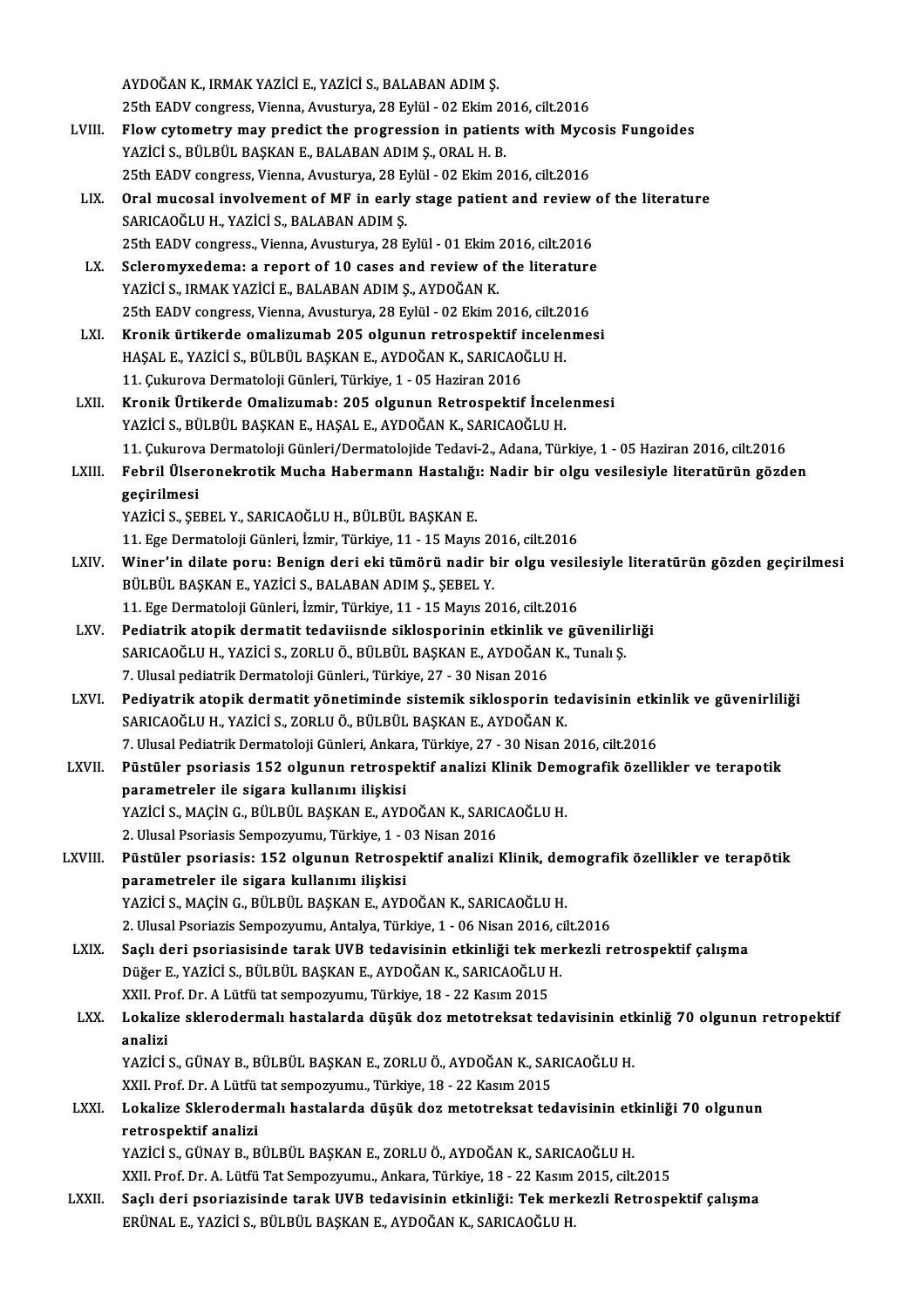XXII. Prof. Dr. A. Lütfü Tat Sempozyumu, Ankara, Türkiye, 18 - 22 Kasım 2015, cilt.2015<br>The elinisel features of nomphisus in the South Feat Marmara region of the T LXXIII. The clinical features of pemphigus in the South East Marmara region of the Turkey: Results of a<br>single tertiary center XXII. Prof. Dr. A. Lütfü Ta<br>The clinical features<br>single tertiary center<br>YAZİÇİ S. PÜLPÜL PASK The clinical features of pemphigus in the South East Marmara region of the Turl<br>single tertiary center<br>YAZİCİ S., BÜLBÜL BAŞKAN E., ZORLU Ö., SARICAOĞLU H., AYDOĞAN K., BALABAN ADIM Ş.<br>24th European Asadamy of Dermatalagu 24th European Academy of Dermatology Venereology Congress, Copenhagen, Danimarka, 7 - 11 Ekim 2015, cilt.2015 YAZİCİ S.,<br>24th Euro<br>cilt.2015 24th European Academy of Dermatology Venereology Congress, Copenhagen, Danimarka, 7 - 11 Ekim 2015,<br>cilt.2015<br>LXXIV. Efficacy of low dose Ultraviolet A-1 phototherapy for sclerotic and T cell mediated skin diseases:<br>single cilt.2015<br>Efficacy of low dose Ultraviolet A-1 ph<br>single center experience from Turkey.<br>AYDOČAN K. YAZİCİ S. CÜNAY P. IBMAK.Y Efficacy of low dose Ultraviolet A-1 phototherapy for sclerotic and T cell media<br>single center experience from Turkey.<br>AYDOĞAN K., YAZİCİ S., GÜNAY B., IRMAK YAZİCİ E., BÜLBÜL BAŞKAN E., SARICAOĞLU H.<br>24th European Acedemy single center experience from Turkey.<br>AYDOĞAN K., YAZİCİ S., GÜNAY B., IRMAK YAZİCİ E., BÜLBÜL BAŞKAN E., SARICAOĞLU H.<br>24th European Academy of Dermatology Venereology Congress, Copenhagen, Danimarka, 7 - 11 Ekim 2015,<br>si AYDOĞAN<br>24th Euro<br>cilt.2015 LXXV. A case of cutaneous Leishmaniasismimicking lupus vulgaris SARICAOĞLUH.,GÜNAYB.,ALVERO.,BÜLBÜLBAŞKANE.,BALABANADIMŞ.,AYDOĞANK.,YAZİCİ S. A case of cutaneous Leishmaniasis mimicking lupus vulgaris<br>SARICAOĞLU H., GÜNAY B., ALVER O., BÜLBÜL BAŞKAN E., BALABAN ADIM Ş., AYDOĞAN K., YAZİCİ S.<br>24th European Academy of Dermatology Venereology Congress, Copenhagen, SARICAO<br>24th Euro<br>cilt.2015<br>Orel mul 24th European Academy of Dermatology Venereology Congress, Copenhagen, Danimarka, 7 - 11 El<br>cilt.2015<br>LXXVI. Oral mukozal tutulumu gelişen erken evre mikozis fungoides olgusu bir olgu nedeniyle<br>VAZİÇİ S.SARICAQĞU ILH, RALA cilt.2015<br>Oral mukozal tutulumu gelişen erken evre mikozis fung<br>YAZİCİ S., SARICAOĞLU H., BALABAN ADIM Ş., DEMİRKESEN C.<br>IV. DOD Dermateleji gündemi Eskişebir Türkiye 3., 06 Evlül 2. Oral mukozal tutulumu gelişen erken evre mikozis fungoides olgusu<br>YAZİCİ S., SARICAOĞLU H., BALABAN ADIM Ş., DEMİRKESEN C.<br>IV. DOD Dermatoloji gündemi, Eskişehir, Türkiye, 3 - 06 Eylül 2015, cilt.2015<br>Primar Kutanës Eving YAZİCİ S., SARICAOĞLU H., BALABAN ADIM Ş., DEMİRKESEN C.<br>IV. DOD Dermatoloji gündemi, Eskişehir, Türkiye, 3 - 06 Eylül 2015, cilt.2015<br>LXXVII. Primer Kutanöz Ewing Sarkomu: Nadir bir olgu ve literatürün gözden geçirilm IV. DOD Dermatoloji gündemi, Eskişehir, Türkiye, 3 - 06 Eylül 2015, cilt.2015<br>Primer Kutanöz Ewing Sarkomu: Nadir bir olgu ve literatürün gözden ge<br>IRMAK YAZİCİ E., YAZİCİ S., SARICAOĞLU H., BÜLBÜL BAŞKAN E., YALÇINKAYA U. Primer Kutanöz Ewing Sarkomu: Nadir bir olgu ve literatürün gözde<br>IRMAK YAZİCİ E., YAZİCİ S., SARICAOĞLU H., BÜLBÜL BAŞKAN E., YALÇINKAY<br>IV. DOD Dermatoloji gündemi, Eskişehir, Türkiye, 3 - 06 Eylül 2015, cilt.2015<br>272 Mik IV. DOD Dermatoloji gündemi, Eskişehir, Türkiye, 3 - 06 Eylül 2015, cilt.2015<br>LXXVIII. 272 Mikozis Fungoides olgusunun retrospektif analizi klinik demografik histopatolojik ve IV. DOD Dermatoloji gündemi, Eskişehir, Türkiye, 3 - 06 Eylül 2015, cilt.2015<br>272 Mikozis Fungoides olgusunun retrospektif analizi klinik demografik h<br>immünohistokimyasal özelliklerinin değerlendirilmesi En iyi bildiri ödü 272 Mikozis Fungoides olgusunun retrospektif analizi klinik demografik histopa<br>immünohistokimyasal özelliklerinin değerlendirilmesi En iyi bildiri ödülü<br>YAZİCİ S., IRMAK E., BÜLBÜL BAŞKAN E., AYDOĞAN K., SARICAOĞLU H., BAL immünohistokimyasal özelliklerinin değerlendirilmesi En iyi bildiri<br>YAZİCİ S., IRMAK E., BÜLBÜL BAŞKAN E., AYDOĞAN K., SARICAOĞLU H., BALA<br>IV. DOD Dermatoloji gündemi, Eskişehir, Türkiye, 3 - 06 Eylül 2015, cilt.2015<br>Mikoz YAZİCİ S., IRMAK E., BÜLBÜL BAŞKAN E., AYDOĞAN K., SARICAOĞLU H., BALABAN ADIM Ş.<br>IV. DOD Dermatoloji gündemi, Eskişehir, Türkiye, 3 - 06 Eylül 2015, cilt.2015<br>LXXIX. Mikozis fungoides olgularının retrospektif analizi Klin IV. DOD Dermatoloji gündemi, Eskişehir, Türkiye, 3 - 06 Eylül 2015, cilt.2015<br>Mikozis fungoides olgularının retrospektif analizi Klinik demografik<br>immunohistokimyasal özelliklerinin değerlendirilmesi<br>YAZİCİ S., IRMAK E., B Mikozis fungoides olgularının retrospektif analizi Klinik demografik histopatolojik ve IV. DOD Dermatoloji Gündemi. 3-6 Eylül 2015, Eskişehir, Türkiye, 3 - 06 Eylül 2015 YAZİCİ S., IRMAK E., BÜLBÜL BAŞKAN E., AYDOĞAN K., SARICAOĞLU H.<br>IV. DOD Dermatoloji Gündemi. 3-6 Eylül 2015, Eskişehir, Türkiye, 3 - 06 Eylül 2015<br>LXXX. Plow cytometric analysis of peripheral blood mononuclear cells surfa IV. DOD Dermatoloji Gündemi. 3-6 Eylül 2015, Eskişehir, Türkiye, 3 - 06 Eylül 2015<br>Flow cytometric analysis of peripheral blood mononuclear cells surface antigens in pat<br>mycosis fungoides: clinicopathologic correlation of Flow cytometric analysis of peripheral blood mononuclear cells surface antigens in patients wit<br>mycosis fungoides: clinicopathologic correlation of cluster of differentiation molecules<br>YAZİCİ S., BÜLBÜL BAŞKAN E., BUDAK F. mycosis fungo<br>YAZİCİ S., BÜLBI<br>SARICAOĞLU H.<br>22rd Warld Can YAZİCİ S., BÜLBÜL BAŞKAN E., BUDAK F., ORAL H. B. , CEYLAN KALIN Z., ÖZKAYA G., AYDO<br>SARICAOĞLU H.<br>23rd World Congress of Dermatology, Vancouver, Kanada, 8 - 13 Haziran 2015, cilt.2015<br>Treatment of lisben planenileris: Com SARICAOĞLU H.<br>23rd World Congress of Dermatology, Vancouver, Kanada, 8 - 13 Haziran 2015, cilt.2015<br>23rd World Congress of Dermatology, Vancouver, Kanada, 8 - 13 Haziran 2015, cilt.2015<br>25 Pill Pill PASKAN E. VAZici S 23rd World Congress of Dermatology, Vancouver, Kanada, 8 - 13 Haziran 2015, cilt.2015<br>Treatment of lichen planopilaris: Comperative efficacy of methotrexate and cy<br>BÜLBÜL BAŞKAN E., YAZİCİ S.<br>23rd World Congress of Dermato Treatment of lichen planopilaris: Comperative efficacy of methotrexate and cyc<br>BÜLBÜL BAŞKAN E., YAZİCİ S.<br>23rd World Congress of Dermatology, Vancouver, Kanada, 8 - 13 Haziran 2015, cilt.2015<br>Clinis and demographical shar BÜLBÜL BAŞKAN E., YAZİCİ S.<br>23rd World Congress of Dermatology, Vancouver, Kanada, 8 - 13 Haziran 2015, cilt.2015<br>23. LXXXII. Clinic and demographical characteristics of familial Behcet's Disease: Southeast Marmara Reg 23rd Wor<br>Clinic an<br>TURKEY<br>CEVLAN B Clinic and demographical characteristics of familial Behcet's Disease:<br>TURKEY<br>CEYLAN KALIN Z., SARICAOĞLU H., YAZİCİ S., AYDOĞAN K., BÜLBÜL BAŞKAN E.<br>22rd World Congress of Dermatelogy Venseyyer, Kanada 8, 12 Hegiran 2015 TURKEY<br>CEYLAN KALIN Z., SARICAOĞLU H., YAZİCİ S., AYDOĞAN K., BÜLBÜL BAŞKAN E.<br>23rd World Congress of Dermatology, Vancouver, Kanada, 8 - 13 Haziran 2015, cilt.2015 CEYLAN KALIN Z., SARICAOĞLU H., YAZİCİ S., AYDOĞAN K., BÜLBÜL BAŞKAN E.<br>23rd World Congress of Dermatology, Vancouver, Kanada, 8 - 13 Haziran 2015, cilt.2015<br>23rd World Congress of Dermatology, Vancouver, Kanada, 8 - 13 Ha 23rd World Congress of Dermatology, Vancouver, Kanada, 8 - 13 Haziran 2015, cilt.2015<br>Prognostic factors in patients with pemphigus vulgaris: Clinicoimmunologic assesment<br>AYDOĞAN K., YAZİCİ S., GÜNAY B., IRMAK YAZİCİ E., B Prognostic factors in patients with pemphigus vulgaris: Clinicoimmunologic ass<br>AYDOĞAN K., YAZİCİ S., GÜNAY B., IRMAK YAZİCİ E., BALABAN ADIM Ş., SARICAOĞLU H., B<br>23rd World Congress of Dermatology, Vancouver, Kanada, 8 - AYDOĞAN K., YAZİCİ S., GÜNAY B., IRMAK YAZİCİ E., BALABAN ADIM Ş., SARICAOĞLU H., BÜLBÜL I<br>23rd World Congress of Dermatology, Vancouver, Kanada, 8 - 13 Haziran 2015, cilt.2015<br>2XXXIV. Kronik ürtiker tedavisinde omalizumab 23rd World Congress of Dermatology, Vancouver, Kanada, 8 - 13 Haziran 2015, cilt.2015<br>Kronik ürtiker tedavisinde omalizumab kullanımı 54 olgunun retrospektif incelenmesi<br>BÜLBÜL BAŞKAN E., YAZİCİ S., GÜNAY B., IRMAK E. 10.EgeDermatolojiGünleri,Muğla,Türkiye,5 -10Mayıs2015, cilt.2015 BÜLBÜL BAŞKAN E., YAZİCİ S., GÜNAY B., IRMAK E.<br>10. Ege Dermatoloji Günleri, Muğla, Türkiye, 5 - 10 Mayıs 2015, cilt.2015<br>LXXXV. Vismodegib tedavisine yanıt veren Gorlin-Goltz Sendromlu bir olgu<br>PÜLPÜL PASKAN E. XAZİÇİ BÜLBÜL BAŞKAN E., YAZİCİ S., GÜNAY B., IRMAK YAZİCİ E., KANAT Ö., KAHVECİ R., SARICAOĞLU H.<br>10. Ege Dermatoloji Günleri, Muğla, Türkiye, 5 - 10 Mayıs 2015, cilt.2015 Vismodegib tedavisine yanıt veren Gorlin-Goltz Sendromlu bir o<br>BÜLBÜL BAŞKAN E., YAZİCİ S., GÜNAY B., IRMAK YAZİCİ E., KANAT Ö., KA<br>10. Ege Dermatoloji Günleri, Muğla, Türkiye, 5 - 10 Mayıs 2015, cilt.2015<br>Klinikonatolojik LXXXVI. Klinikopatolojik antite olarak ürtikeryal vaskülit: 46 hastanın Retrospektif analizi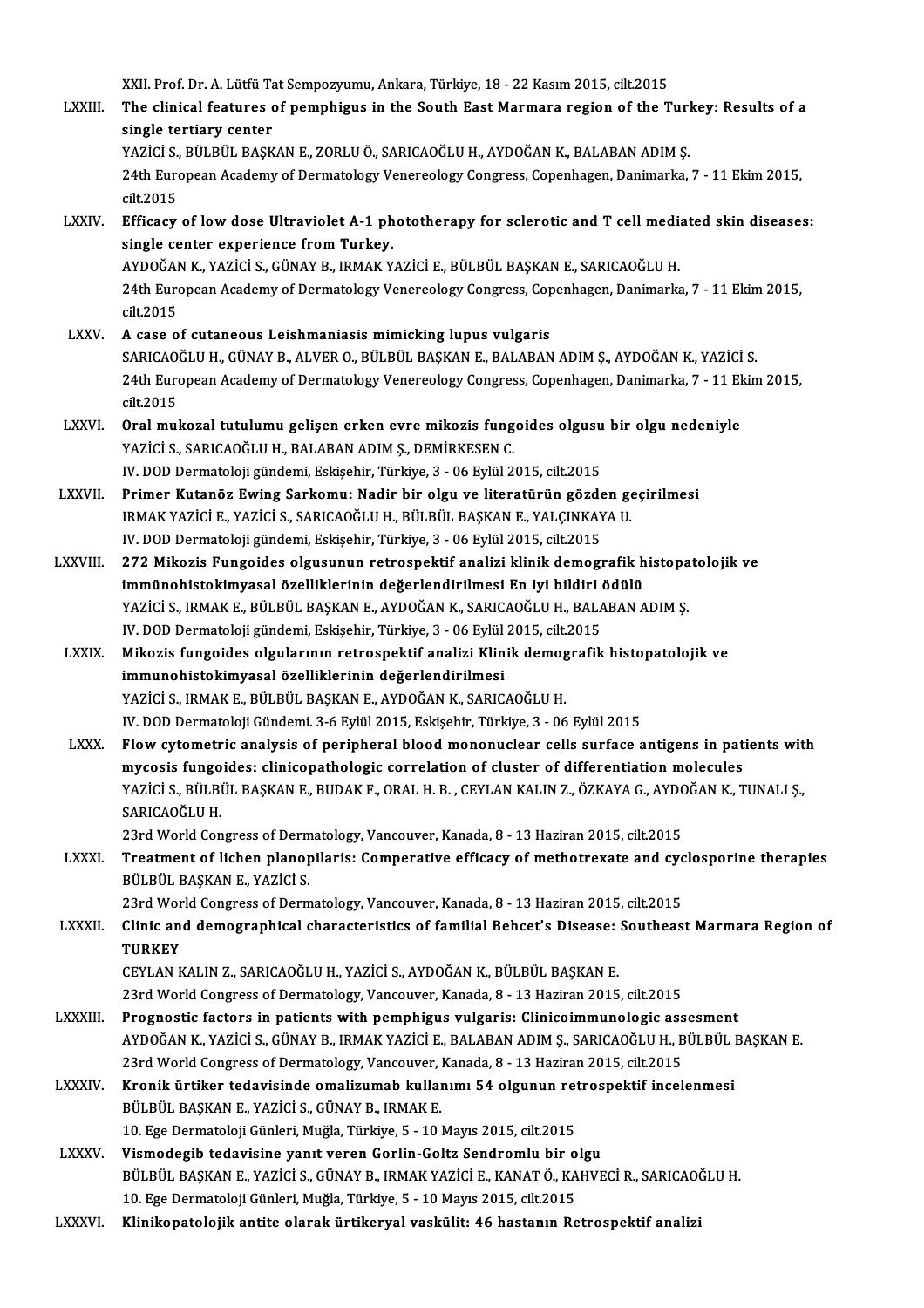AYDOĞAN K., YAZİCİ S., GÜNAY B., CEYLAN KALIN Z., IRMAK YAZİCİ E., BALABAN ADIM Ş., SARICAOĞLU H.,<br>PÜLPÜL PASKAN E AYDOĞAN K., YAZİC.<br>BÜLBÜL BAŞKAN E.<br>YYV Ulugal Dermate AYDOĞAN K., YAZİCİ S., GÜNAY B., CEYLAN KALIN Z., IRMAK YAZİCİ E., BALABAN ADIN<br>BÜLBÜL BAŞKAN E.<br>XXV Ulusal Dermatoloji Kongresi, Antalya, Türkiye, 21 Ekim - 25 Kasım 2014, cilt.2014<br>İli kardeste binebidretik ektedermel di

- BÜLBÜL BAŞKAN E.<br>XXV Ulusal Dermatoloji Kongresi, Antalya, Türkiye, 21 Ekim -<br>LXXXVII. İki kardeşte hipohidrotik ektodermal displazi olgusu XXV Ulusal Dermatoloji Kongresi, Antalya, Türkiye, 21 Ekim - 25 Kasım 2014, cil<br>İki kardeşte hipohidrotik ektodermal displazi olgusu<br>IRMAK YAZİCİ E., ERÜNAL E., BÜLBÜL BAŞKAN E., YAZİCİ S., BALABAN ADIM Ş.<br>XXV Ulusal Derma İki kardeşte hipohidrotik ektodermal displazi olgusu<br>IRMAK YAZİCİ E., ERÜNAL E., BÜLBÜL BAŞKAN E., YAZİCİ S., BALABAN ADIM Ş. XXV Ulusal Dermatoloji Kongresi, Antalya, Türkiye, 21 - 25 Ekim 2014, cilt.2014
- LXXXVIII. A case of blaschkolinear atopic dermatitis.<br>SARICAOĞLU H., YAZİCİ S., GÜNAY B., BALABAN ADIM Ş., KONUŞ A. 23rdEADVCongress "BuildingBridges",Amsterdam,Holanda,8 -12Ekim2014, cilt.2014 SARICAOĞLU H., YAZİCİ S., GÜNAY B., BALABAN ADIM Ş., KONUŞ A.<br>23rd EADV Congress "Building Bridges", Amsterdam, Hollanda, 8 - 12 Ekim 2014, cilt.2014<br>1. LXXXIX. Is there any relationship between pemphigus vulgaris and huma
	- ALGAN S. İ. , AYDOĞAN K., AĞCA H., YAZİCİ S., BALABAN ADIM Ş., BÜLBÜL BAŞKAN E., SARICAOĞLU H., TUNALI Ş.<br>23rd EADV Congress "Building Bridges", Amsterdam, Hollanda, 8 12 Ekim 2014, cilt.2014 Is there any relationship between pemphigus vulgaris and human herpesvirus-8<br>ALGAN S. İ. , AYDOĞAN K., AĞCA H., YAZİCİ S., BALABAN ADIM Ş., BÜLBÜL BAŞKAN E., SARI<br>23rd EADV Congress "Building Bridges", Amsterdam, Hollanda,
		- XC. Is there any relationship betweenmycosis fungoides and human herpesvirus-8? 23rd EADV Congress "Building Bridges", Amsterdam, Hollanda, 8 - 12 Ekim 2014, cilt.2014<br>Is there any relationship between mycosis fungoides and human herpesvirus-8?<br>ALGAN S. İ. , AYDOĞAN K., AĞCA H., YAZİCİ S., BALABAN ADI Is there any relationship between mycosis fungoides and human herpesvirus-8?<br>ALGAN S. İ. , AYDOĞAN K., AĞCA H., YAZİCİ S., BALABAN ADIM Ş., BÜLBÜL BAŞKAN E., SARI<br>23rd EADV Congress "Building Bridges", Amsterdam, Hollanda, ALGAN S. İ. , AYDOĞAN K., AĞCA H., YAZİCİ S., BALABAN ADIM Ş., BÜLBÜL BAŞKA<br>23rd EADV Congress "Building Bridges", Amsterdam, Hollanda, 8 - 12 Ekim 2014,<br>XCI. Metastatic melanoma arising in a patient with neurofibromatosis
		- 23rd EADV Congress "Building Bridges", Amsterdam, Hollanda, 8 12 Ekim 2014, cilt.2014<br>Metastatic melanoma arising in a patient with neurofibromatosis type-I<br>YAZİCİ S., BÜLBÜL BAŞKAN E., BALABAN ADIM Ş. 23rdEADVCongress "BuildingBridges",Amsterdam,Holanda,8 -12Ekim2014, cilt.2014
		- XCII. Microinvasive melanoma in a patient with palmoplantar psoriasis 23rd EADV Congress "Building Bridges", Amsterdam, Hollan<br>Microinvasive melanoma in a patient with palmoplan<br>BÜLBÜL BAŞKAN E., YAZİCİ S., BALABAN ADIM Ş., OZBEK S.<br>22rd EADV Congrees "Building Bridges", Amsterdam, Hollan 23rd EADV Congress "Building Bridges", Amsterdam, Hollanda, 8 - 12 Ekim 2014, cilt.2014, ss.0-1732<br>Ailevi Behçet olguları:Güneydoğu Marmara Bölgesi BÜLBÜL BAŞKAN E., YAZİCİ S., BALABAN ADIM Ş., OZBEK<br>23rd EADV Congress "Building Bridges", Amsterdam, Holla<br>XCIII. Ailevi Behçet olguları:Güneydoğu Marmara Bölgesi<br>CEVLAN KALIN Z. SARICAQĞLILH, YAZİCİ S. YÜCEL A.A.
		- 23rd EADV Congress "Building Bridges", Amsterdam, Hollanda, 8 12 Ekim 2014, cilt.2014, s:<br>Ailevi Behçet olguları:Güneydoğu Marmara Bölgesi<br>CEYLAN KALIN Z., SARICAOĞLU H., YAZİCİ S., YÜCEL A. A. , AYDOĞAN K., BÜLBÜL BAŞKA Ailevi Behçet olguları:Güneydoğu Marmara Bölgesi<br>CEYLAN KALIN Z., SARICAOĞLU H., YAZİCİ S., YÜCEL A. A. , AYDOĞAN K., BÜLBÜ<br>XXV Ulusal Dermatoloji Kongresi, Antalya, Türkiye, 21 - 25 Eylül 2014, cilt.2014<br>B. fanilandiamin CEYLAN KALIN Z., SARICAOĞLU H., YAZİCİ S., YÜCEL A. A. , AYDOĞAN K., BÜLBÜL BA<br>XXV Ulusal Dermatoloji Kongresi, Antalya, Türkiye, 21 - 25 Eylül 2014, cilt.2014<br>XCIV. P-fenilendiamin alerjisi: iki olgu vesilesiyle literatür
		- XXV Ulusal Dermatoloji Kongresi, Antalya<br><mark>P-fenilendiamin alerjisi: iki olgu ves</mark><br>YAZİCİ S., BÜLBÜL BAŞKAN E., GÜNAY B.<br>5. Dermateimmüneleji ve Allerji Derneği P-fenilendiamin alerjisi: iki olgu vesilesiyle literatürün gözden geçirilmesi<br>YAZİCİ S., BÜLBÜL BAŞKAN E., GÜNAY B.<br>5. Dermatoimmünoloji ve Allerji Derneği Güz Okulu, Muğla, Türkiye, 17 - 21 Eylül 2014, cilt.2014<br>Paranoonl YAZİCİ S., BÜLBÜL BAŞKAN E., GÜNAY B.<br>5. Dermatoimmünoloji ve Allerji Derneği Güz Okulu, Muğla, Türkiye, 17 - 21 Eylül 2014, cilt.2014<br>XCV. Paraneoplastik otoimmün Fenomen olarak vitiligo?
		- 5. Dermatoimmünoloji ve Allerji Derneği Güz Okulu, Muğla, Tü<br><mark>Paraneoplastik otoimmün Fenomen olarak vitiligo?</mark><br>YAZİCİ S., BÜLBÜL BAŞKAN E., ERÜNAL E., BALABAN ADIM Ş.<br>10. Culuyova Dermatoloji Günleri, Deri Hestelikler, ve 10. Çukurova Dermatoloji Günleri. Deri Hastalıkları ve Endokrin, Nevşehir, Türkiye, 5 - 08 Haziran 2014, cilt.2014<br>Aplazia kutis ve mastositoz birlikteliği: olgu sunumu YAZİCİ S., BÜLBÜL BAŞKAN E., ERÜNAL E., BALABAN ADIM<br>10. Çukurova Dermatoloji Günleri. Deri Hastalıkları ve Endo<br>XCVI. Aplazia kutis ve mastositoz birlikteliği: olgu sunumu<br>ALCAN S.İ. SARICAQČLUH, CÜNAV B. VAZİCİ S. AVDOĞA
		- 10. Çukurova Dermatoloji Günleri. Deri Hastalıkları ve Endokrin, Nevşehir, Türkiye, 5 08 Hazir<br>Aplazia kutis ve mastositoz birlikteliği: olgu sunumu<br>ALGAN S. İ. , SARICAOĞLU H., GÜNAY B., YAZİCİ S., AYDOĞAN K., BÜLBÜL BA Aplazia kutis ve mastositoz birlikteliği: olgu sunumu<br>ALGAN S. İ. , SARICAOĞLU H., GÜNAY B., YAZİCİ S., AYDOĞAN K., BÜLBÜL BAŞKAN I<br>6. Ulusal Pediatrik Dermatoloji Günleri, Kıbrıs (Kktc), 17 - 20 Nisan 2014, cilt.2014<br>Pedi ALGAN S. İ. , SARICAOĞLU H., GÜNAY B., YAZİCİ S., AYDOĞAN K., BÜLBÜL BAŞKAN E., TUNALI Ş.<br>6. Ulusal Pediatrik Dermatoloji Günleri, Kıbrıs (Kktc), 17 - 20 Nisan 2014, cilt.2014<br>XCVII. Pediatrik Vitiligoda Dar band UVB tedav
	- 6. Ulusal Pediatrik Dermatoloji Günleri, Kıbrıs (Kktc), 17 20 Nisan 2014, cilt.2014<br>Pediatrik Vitiligoda Dar band UVB tedavisinin etkinliği: 26 olgunun Retro<br>YAZİCİ S., GÜNAY B., BÜLBÜL BAŞKAN E., AYDOĞAN K., SARICAOĞLU Pediatrik Vitiligoda Dar band UVB tedavisinin etkinliği: 26 olgunun Retro<br>YAZİCİ S., GÜNAY B., BÜLBÜL BAŞKAN E., AYDOĞAN K., SARICAOĞLU H., TUNALI Ş.<br>6. Ulusal Pediatrik Dermatoloji Günleri, Kıbrıs (Kktc), 17 - 20 Nisan 20
	- 6. Ulusal Pediatrik Dermatoloji Günleri, Kıbrıs (Kktc), 17 20 Nisan 2014, cilt.2014<br>XCVIII. Mikozis Fungoides tanılı olgularda T, B ve NK hücre yüzey antijenlerinin flowsitometrik analizi 6. Ulusal Pediatrik Dermatoloji Günleri, Kıbrıs (Kktc), 17 - 20 Nisan 2014, cilt.2014<br>Mikozis Fungoides tanılı olgularda T, B ve NK hücre yüzey antijenlerinin flowsitometrik analiz<br>YAZİCİ S., BÜLBÜL BAŞKAN E., BUDAK F., OR Mikozis Fungoides tanılı olgularda T, B ve NK hücre yüzey antijenlerinin flov<br>YAZİCİ S., BÜLBÜL BAŞKAN E., BUDAK F., ORAL H. B. , ÖZKAYA G., AYDOĞAN K., TUNAL<br>XXI. Prof. Dr. A. Lütfü Tat Sempozyumu, Ankara, Türkiye, 13 - 1 YAZİCİ S., BÜLBÜL BAŞKAN E., BUDAK F., ORAL H. B. , ÖZKAYA G., AYDOĞAN K., TUNALI Ş., SARICAOĞLU H.<br>XXI. Prof. Dr. A. Lütfü Tat Sempozyumu, Ankara, Türkiye, 13 - 17 Kasım 2013, cilt.2013<br>XCIX. AML prekürsorü olarak pruritu
		- XXI. Prof. Dr. A. Lütfü Tat Sempozyumu, Ankara, Türkiye, 13 17 Kasım 2013, cilt. 2013<br>XCIX. AML prekürsorü olarak pruritus jeneralize: bir olgu sunumu ve literatürün gözden geçirilmesi<br>BÜLBÜL BAŞKAN E., YAZİCİ S., GÜNAY AML prekürsorü olarak pruritus jeneralize: bir olgu sunumu ve literatürün gözden geçi<br>BÜLBÜL BAŞKAN E., YAZİCİ S., GÜNAY B., ALİ R.<br>XXI. Prof. Dr. A. Lütfü Tat Sempozyumu, Ankara, Türkiye, 13 Kasım 2013 - 17 Kasım 2017, ci
			- BÜLBÜL BAŞKAN E., YAZİCİ S., GÜNAY B., ALİ R.<br>XXI. Prof. Dr. A. Lütfü Tat Sempozyumu, Ankara, Türkiye, 13 Kasım 2013 17 Kasım 2017, cilt<br>C. Hipereozinofilinin eşlik ettiği pankreas kanseri olgusu: Paraneoplastik Fenomen? XXI. Prof. Dr. A. Lütfü Tat Sempozyumu, Ankara, Türkiye, 13 |<br>Hipereozinofilinin eşlik ettiği pankreas kanseri olgusı<br>BÜLBÜL BAŞKAN E., YAZİCİ S., GÜNAY B., BALABAN ADIM Ş.<br>YYL Prof. Dr. A. Lütfü Tet Sempozyumu, Ankara, Tü C. Hipereozinofilinin eşlik ettiği pankreas kanseri olgusu: Paraneoplastik Fenomen?<br>BÜLBÜL BAŞKAN E., YAZİCİ S., GÜNAY B., BALABAN ADIM S. XXI. Prof. Dr. A. Lütfü Tat Sempozyumu, Ankara, Türkiye, 13 - 17 Kasım 2013, cilt.2013
			- CI. Herediter Anjioödem Tedavisinde C1 İnhibitör Konsantrelerinin Kullanımına İlişkin Klinik<br>Deneyimlerimiz.

```
TUNALI Ş., TİLKİ GÜNAY I., YAZİCİ S., BÜLBÜL BAŞKAN E.
```
XXI.Prof.Dr.A.LütfüTatSempozyumu,Ankara,Türkiye,13 -17Kasım2013, cilt.2013

TUNALI Ș., TİLKİ GÜNAY I., YAZİCİ S., BÜLBÜL BAŞKAN E.<br>XXI. Prof. Dr. A. Lütfü Tat Sempozyumu, Ankara, Türkiye, 13 - 17 Kasım 2013, cilt.2013<br>CII. Psoriyazis taklitçisi tümöral kalsinozis: olgu sunumu ve literatürün gözden XXI. Prof. Dr. A. Lütfü Tat Sempozyumu, Ankara, Türkiye<br><mark>Psoriyazis taklitçisi tümöral kalsinozis: olgu sun</mark>u<br>YAZİCİ S., ERÜNAL E., AYDOĞAN K., BÜLBÜL BAŞKAN E.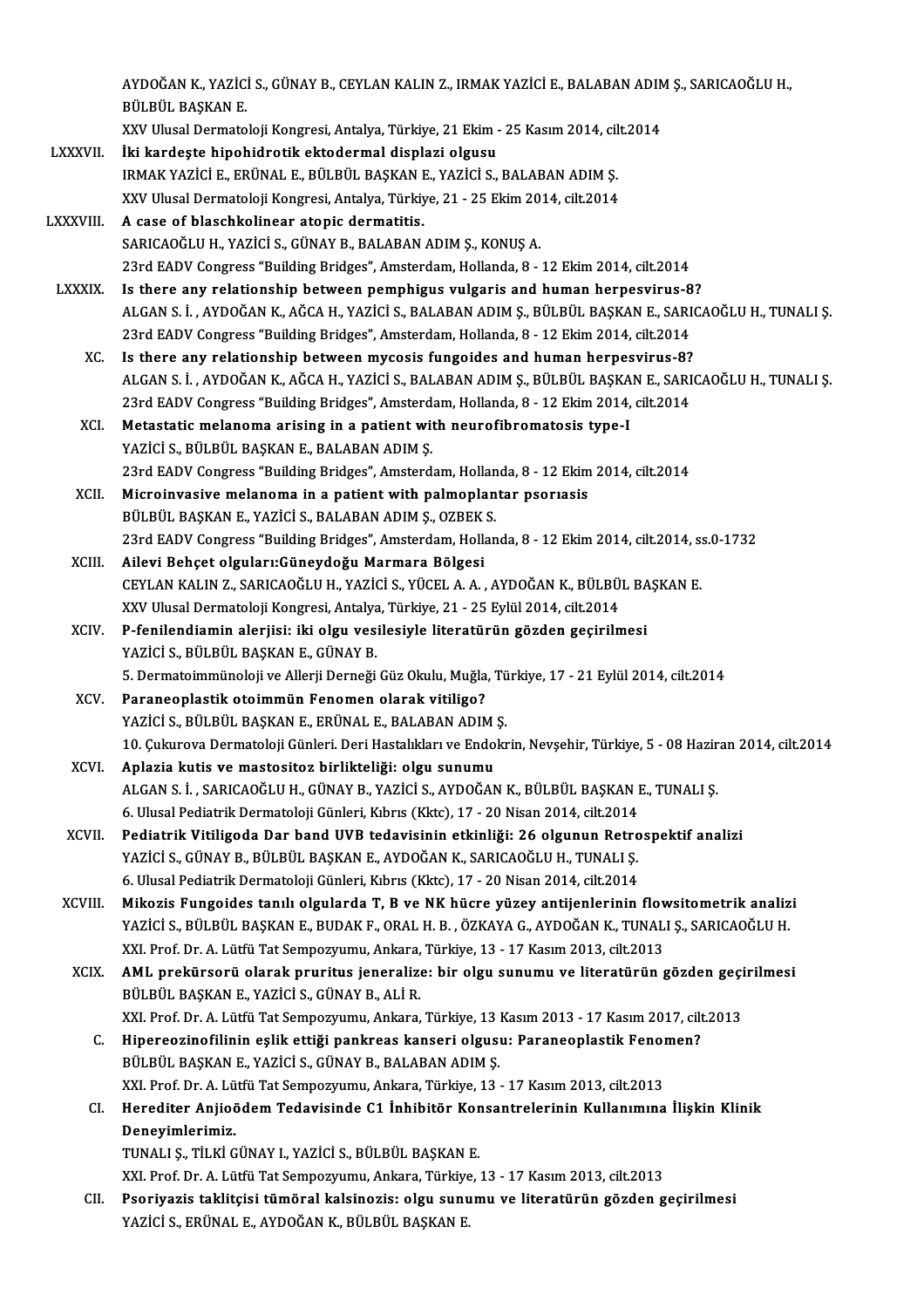|        | XXI. Prof. Dr. A. Lütfü Tat Sempozyumu, Ankara, Türkiye, 13 - 17 Kasım 2013, cilt.2013                                                                                               |
|--------|--------------------------------------------------------------------------------------------------------------------------------------------------------------------------------------|
| CIII.  | Adalimumab ile tetiklenen ürtiker olgusu                                                                                                                                             |
|        | BÜLBÜL BAŞKAN E., YAZİCİ S.                                                                                                                                                          |
|        | XXI. Prof. Dr. A. Lütfü Tat Sempozyumu, Ankara, Türkiye, 13 - 17 Kasım 2013, cilt.2013                                                                                               |
| CIV.   | Kronik Ürtikerde Omalizumab Tedavisi: 4 Olgu Sunumu                                                                                                                                  |
|        | BÜLBÜL BAŞKAN E., AYDIN Y., YAZİCİ S., AYDOĞAN K., TUNALI Ş., SARICAOĞLU H.                                                                                                          |
|        | XXI. Prof. Dr. A. Lütfü Tat Sempozyumu, Ankara, Türkiye, 13 - 17 Kasım 2013, cilt.2013                                                                                               |
| CV.    | Treatment of Lichen planopilaris: Methotrexate or Cyclosporine A therapy?<br>BÜLBÜL BAŞKAN E, YAZİCİ S                                                                               |
|        | 22nd EADV Congress Dermatovenereology in a Changing World, İstanbul, Türkiye, 2 - 06 Ekim 2013, cilt.2013                                                                            |
| CVI.   | Left Atrial Mechanical Functions, Atrial Electromechanical Delay and P Wave Dispersion in Patients<br>with Mild to Moderate Psoriasis                                                |
|        | Ozluk F. O. A., Yilmaz M., YAZİCİ S., Peker T., Topal D., Karaagac K., Vatansever F., Akgumus A., Tenekecioglu E.                                                                    |
|        | 29th Turkish Cardiology Congress of the Turkish-Society-of-Cardiology (TSC) with International Participation,                                                                        |
|        | Antalya, Türkiye, 26 - 29 Ekim 2013, cilt.62                                                                                                                                         |
| CVII.  | Granuloma annulare in children a review of 37 cases                                                                                                                                  |
|        | YAZİCİ S., TUNALI Ş., BÜLBÜL BAŞKAN E., AYDOĞAN K., SARICAOĞLU H.                                                                                                                    |
|        | 22nd EADV Congress Dermatovenereology in a Changing World, İstanbul, Türkiye, 2 - 06 Ekim 2013, cilt.2013                                                                            |
| CVIII. | Generalized atypical granuloma annulare associated with prostate carsinoma: is it preneoplastic                                                                                      |
|        | manifestation?<br>YAZİCİ S., BÜLBÜL BAŞKAN E.                                                                                                                                        |
|        | 22nd EADV Congress Dermatovenereology in a Changing World, İstanbul, Türkiye, 2 - 06 Ekim 2013, cilt.2013                                                                            |
| CIX.   | Erythrodermic psoriasis: as an indicator for underlying signet ring cell carcinoma of the transvers                                                                                  |
|        | colon                                                                                                                                                                                |
|        | YAZİCİ S., BÜLBÜL BAŞKAN E., GÜNAY B., TUNALI Ş., AYDOĞAN K.                                                                                                                         |
|        | 22nd EADV Congress Dermatovenereology in a Changing World, İstanbul, Türkiye, 2 - 06 Ekim 2013, cilt.2013                                                                            |
| CX.    | Lichenoid dermatitis: A preneoplastic phenomenon?                                                                                                                                    |
|        | YAZİCİ S., BÜLBÜL BAŞKAN E., BALABAN ADIM Ş.                                                                                                                                         |
|        | 22nd EADV Congress Dermatovenereology in a Changing World, İstanbul, Türkiye, 2 - 06 Ekim 2013, cilt.2013                                                                            |
| CXI.   | Juvenile Xanthogranuloma: A report of 8 children cases and review of the literature                                                                                                  |
|        | AYDOĞAN K., YAZİCİ S., SARICAOĞLU H., BÜLBÜL BAŞKAN E., TUNALI Ş., BALABAN ADIM Ş.                                                                                                   |
|        | 22nd EADV Congress Dermatovenereology in a Changing World, İstanbul, Türkiye, 02 Ekim 2013 - 06 Ekim 2016,                                                                           |
|        | cilt 2013                                                                                                                                                                            |
| CXII.  | Efficacy of topical photochemotherapy in pediatric alopecia totalis/ universalis                                                                                                     |
|        | YAZİCİ S., BÜLBÜL BAŞKAN E., AYDIN Y., TUNALI Ş., AYDOĞAN K., SARICAOĞLU H.                                                                                                          |
|        | 12th WCPD, Madrid, İspanya, 25 - 27 Eylül 2013, cilt.2013                                                                                                                            |
| CXIII. | Büllöz Pemfigoid olgularının Retrospektif olarak değerlendirilmesi                                                                                                                   |
|        | YAZİCİ S., BÜLBÜL BAŞKAN E., TUNALI Ş., AYDOĞAN K., SARICAOĞLU H.                                                                                                                    |
| CXIV.  | Otoimmün Büllöz Hastalıklar-Güz toplantıları., Trabzon, Türkiye, 12 - 15 Eylül 2013, cilt.2013<br>Tedaviye dirençli pemfigus vulgaris'te Ritüksimab deneyimi: 9 olgunun Retrospektif |
|        | değerlendirilmesi                                                                                                                                                                    |
|        | YAZİCİ S., GÜNAY B., BÜLBÜL BAŞKAN E., TUNALI Ş., AYDOĞAN K., SARICAOĞLU H.                                                                                                          |
|        | Otoimmün Büllöz Hastalıklar-Güz toplantıları, Trabzon, Türkiye, 12 - 15 Eylül 2013, cilt.2013                                                                                        |
| CXV.   | Rekürren aftöz stomatitli olgularda kontakt alerjinin rolü                                                                                                                           |
|        | ALGAN İ., SARICAOĞLU H., YAZİCİ S., ERDEM H., BÜLBÜL BAŞKAN E.                                                                                                                       |
|        | 8. Ege Dermatoloji Günleri, İzmir, Türkiye, 8 - 12 Mayıs 2013, cilt.2013                                                                                                             |
| CXVI.  | Multipl Lobüler Kapiller Hemanjiyom                                                                                                                                                  |
|        | YAZİCİ S., BALABAN ADIM Ş.                                                                                                                                                           |
|        | XXIV. Ulusal dermatoloji kongresi, Gaziantep, Türkiye, 9 - 12 Ekim 2012, cilt.2012                                                                                                   |
| CXVII. | Ear Piercing: Keloid oluşumunun nadir bir nedeni                                                                                                                                     |
|        | YAZİCİ S., BAYER A                                                                                                                                                                   |
|        |                                                                                                                                                                                      |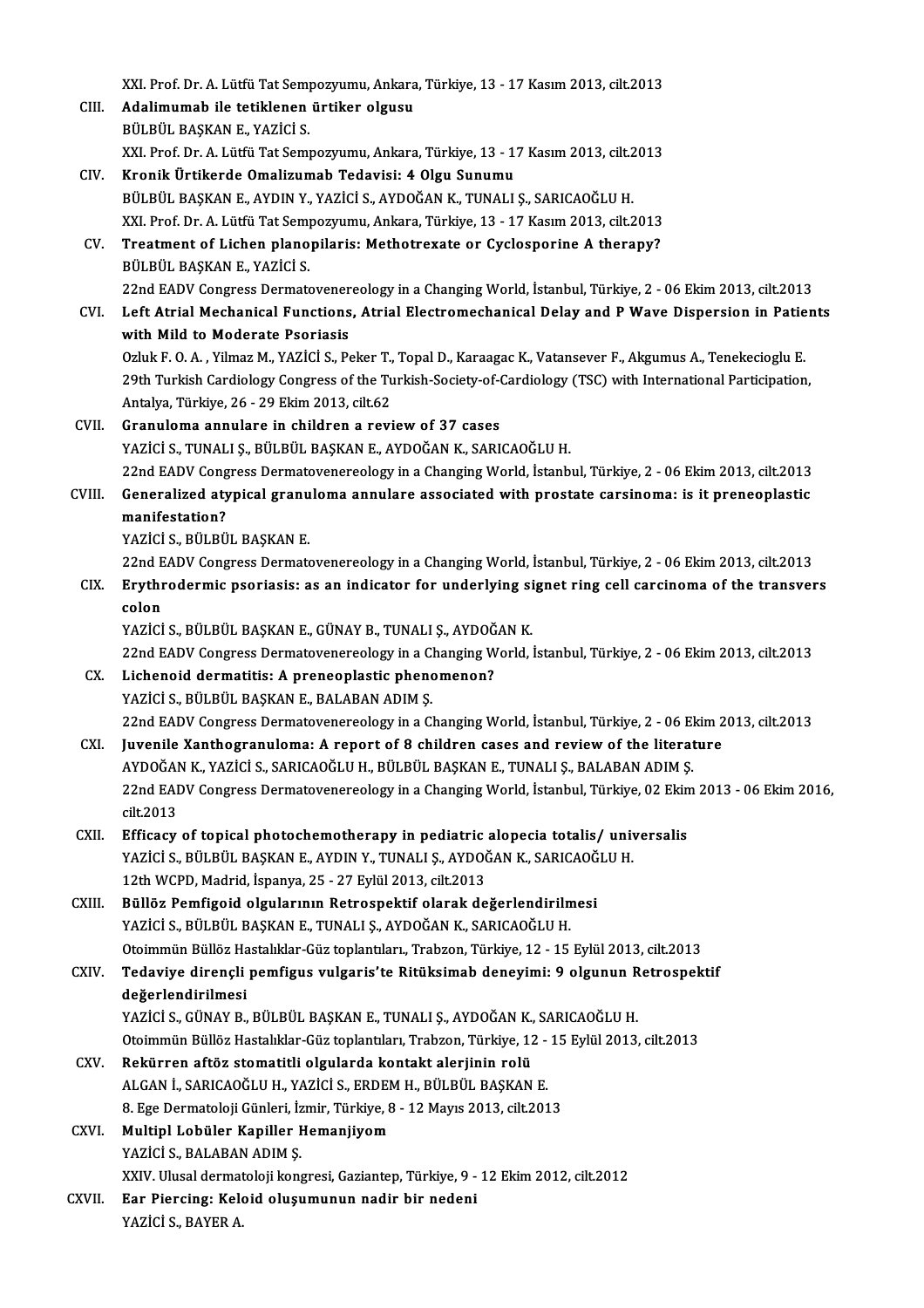|               | XXIV. Ulusal dermatoloji kongresi, Gaziantep, Türkiye, 9 - 13 Ekim 2012, cilt.2012                                                                                                                 |
|---------------|----------------------------------------------------------------------------------------------------------------------------------------------------------------------------------------------------|
| CXVIII.       | Mikozis Fungoides tanılı 36 olgunun Retrospektif değerlendirilmesi                                                                                                                                 |
|               | YAZİCİ S., AYDOĞAN K., TUNALI Ş., TİLKİ GÜNAY I., SARICAOĞLU H., BÜLBÜL BAŞKAN E.                                                                                                                  |
|               | XXIV. Ulusal Dermatoloji Kongresi, Gaziantep, Türkiye, 9 - 13 Eylül 2012, cilt.2012                                                                                                                |
| CXIX.         | Dermatitis Herpetiformis tedavisi                                                                                                                                                                  |
|               | BÜLBÜL BAŞKAN E., YAZİCİ S.                                                                                                                                                                        |
|               | 9. Çukurova Dermatoloji Günleri Dermatolojide tedavi, Adana, Türkiye, 23 - 27 Mayıs 2012, cilt.2012                                                                                                |
| CXX.          | Erythema dyschromicum perstans: A report of 17 cases                                                                                                                                               |
|               | YAZİCİ S., BÜLBÜL BAŞKAN E., BALABAN ADIM Ş., SARICAOĞLU H.                                                                                                                                        |
|               | 20th Congress of the European Academy of Dermatology and Venereology, Lisbon, Portekiz, 20 - 24 Ekim 2011,                                                                                         |
|               | cilt 2011                                                                                                                                                                                          |
| <b>CXXI</b>   | Clear cell hidroadenoma of the popliteal fossa: A case report with review of the literature                                                                                                        |
|               | YAZİCİ S., BÜLBÜL BAŞKAN E., OZ A., BALABAN ADIM Ş., SARICAOĞLU H.                                                                                                                                 |
|               | 22nd World Congress of Dermatology, Seoul, Güney Kore, 24 - 29 Mayıs 2011, cilt.2011                                                                                                               |
| CXXII.        | IFN-γ (TH-1cytokine), IL-10, IL-6 (TH-2 cytokines), TGF-β1 and TNF-α gene polimorphisms among                                                                                                      |
|               | turkish mycosis fungoides patients                                                                                                                                                                 |
|               | YAZİCİ S., AYDOĞAN K., KARKUCAK M., YAKUT T., SARICAOĞLU H., BÜLBÜL BAŞKAN E., TUNALI Ş.                                                                                                           |
|               | 22nd World Congress of Dermatology, Seoul, Güney Kore, 24 - 29 Mayıs 2011, cilt.2011                                                                                                               |
| CXXIII.       | Ürtikerya Pigmentoza tanılı çocuk olguların klinik ve demografik özellikleri                                                                                                                       |
|               | YAZİCİ S., BÜLBÜL BAŞKAN E., AKTAŞ B., TİLKİ GÜNAY I., SARICAOĞLU H., AYDOĞAN K., TUNALI Ş.                                                                                                        |
|               | 6. Ege Dermatoloji Günleri, Muğla, Türkiye, 4 - 08 Mayıs 2011, cilt.2011                                                                                                                           |
| CXXIV.        | Rekürren pitriyazis verzikolor olgusunda oral isoretinoin ile uzun süreli remisyon                                                                                                                 |
|               | BÜLBÜL BAŞKAN E., SARICAOĞLU H., YAZİCİ S., OZ A.                                                                                                                                                  |
|               | XXIII. Ulusal Dermatoloji Kongresi, Antalya, Türkiye, 19 - 23 Ekim 2010, cilt.2010                                                                                                                 |
| <b>CXXV</b>   | Mikozis fungoides tanılı olgularda sitokin gen polimorfizmi                                                                                                                                        |
|               | YAZİCİ S., AYDOĞAN K., KARKUCAK M., YAKUT T., SARICAOĞLU H., BÜLBÜL BAŞKAN E., TUNALI Ş.                                                                                                           |
|               | XXIII. Ulusal Dermatoloji Kongresi, Antalya, Türkiye, 19 - 23 Ekim 2010, cilt.2010                                                                                                                 |
| <b>CXXVI</b>  | A case of Brooke Spiegler syndrome                                                                                                                                                                 |
|               | TUNALI Ş., YAZİCİ S., BÜLBÜL BAŞKAN E., BALABAN ADIM Ş.                                                                                                                                            |
|               | 19th Congress of the European Academy of Dermatology and Venereology, Gothenburg, İsveç, 1 - 04 Temmuz                                                                                             |
|               | 2010, cilt.2010                                                                                                                                                                                    |
| CXXVII.       | Kaposi Sarkomu: 10 yıllık deneyimimiz.                                                                                                                                                             |
|               | YAZİCİ S., TUNALI Ş., BÜLBÜL BAŞKAN E., AYDOĞAN K., SARICAOĞLU H.                                                                                                                                  |
|               | Dermatoonkoloji Gündemi. 26-30 Mayıs 2010, İzmir, Türkiye, 26 - 30 Mayıs 2010, cilt.2010                                                                                                           |
| CXXVIII.      | Clinical experience with systemic cyclosporin-A treatment in severe childhood psoriasis                                                                                                            |
|               | BÜLBÜL BAŞKAN E., YAZİCİ S., TUNALI Ş., SARICAOĞLU H.                                                                                                                                              |
| CXXIX.        | 11th World Congress of Pediatric Dermatology, Bangkok, Tayland, 17 - 19 Kasım 2009, cilt.2009<br>Oral cyclosporine-A therapy in pediatric alopecia totalis/universalis: our clinic experience with |
|               | review of data in literature                                                                                                                                                                       |
|               | YAZİCİ S., SARICAOĞLU H., BÜLBÜL BAŞKAN E.                                                                                                                                                         |
|               | 11th World Congress of Pediatric Dermatology, Bangkok, Tayland, 17 - 19 Kasım 2009, cilt.2009                                                                                                      |
| CXXX.         | Renal Transplantlı olguda atipik yerleşim ve görünümde skuamöz hücreli karsinom                                                                                                                    |
|               | BAŞAR VURAL Z., YAZİCİ S., SARICAOĞLU H., BALABAN ADIM Ş.                                                                                                                                          |
|               | 19. Prof Dr A. Lütfi Tat Simpozyumu, Ankara, Türkiye, 11 - 15 Kasım 2009, cilt.2009                                                                                                                |
| <b>CXXXI</b>  | Kronik Ürtiker ve Strongyloidosis: Üç olgu                                                                                                                                                         |
|               | ALVER O., YAZİCİ S., TUĞBA DİNÇ F., TÖRE O.                                                                                                                                                        |
|               | 16. Ulusal Parazitoloji Kongresi, Adana, Türkiye, 1 - 07 Kasım 2009, cilt.2009                                                                                                                     |
| <b>CXXXII</b> | Malign Melanoma olgularımız (4 yıllık istatistiksel dökümantasyon)                                                                                                                                 |
|               | ELEZOĞLU B., BALABAN ADIM Ş., BÜLBÜL BAŞKAN E., YAZİCİ S.                                                                                                                                          |
|               | 19. Ulusal Patoloji Kongresi, Kıbrıs (Kktc), 7 - 11 Ekim 2009, cilt 2009                                                                                                                           |
| CXXXIII.      | Ailevi Behçet Olgularının Klinik Özellikleri ve HLA- B51 Pozitifliği                                                                                                                               |
|               |                                                                                                                                                                                                    |